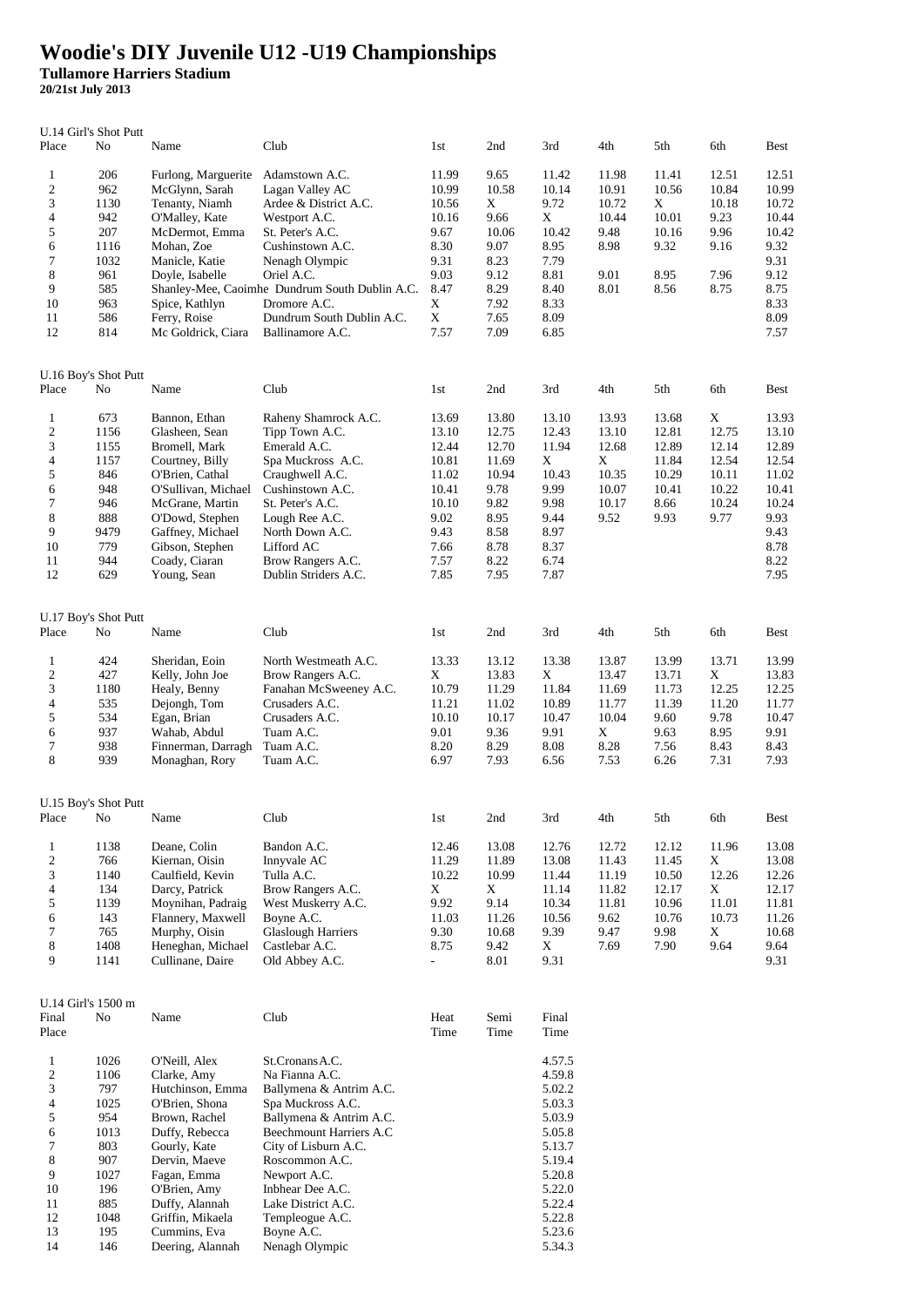| 15               | 710                      | Nadine, Hickey                     | Tallaght A.C.                                  |                |                     | 5.36.5         |             |                            |                     |                |
|------------------|--------------------------|------------------------------------|------------------------------------------------|----------------|---------------------|----------------|-------------|----------------------------|---------------------|----------------|
|                  | U.14 Boy's Discus        |                                    |                                                |                |                     |                |             |                            |                     |                |
| Place            | No                       | Name                               | Club                                           | 1st            | 2nd                 | 3rd            | 4th         | 5th                        | 6th                 | Best           |
| 1                | 1122                     | Hallahan, Jack                     | Midleton A.C.                                  | 34.37          | 35.05               | 49.02          | X           | 43.68                      | 42.44               | 49.02          |
| 2                | 599                      | Kelly, James                       | Finn Valley AC                                 | 42.06          | 39.56               | X              | $\mathbf X$ | 46.33                      | X                   | 46.33          |
| 3                | 103                      | Hore, Padraig                      | Taghmon A.C.                                   | 32.97          | X                   | 35.48          | 28.97       | X                          | 35.78               | 35.78          |
| 4                | 1124                     | Mockler, Sean                      | Moycarkey Coolcroo A.C.                        | 29.42          | 30.88               | X              | 30.79       | 34.49                      | 27.41               | 34.49          |
| 5                | 98                       | McWey, Jack                        | Newbridge AC                                   | 26.19          | 31.28               | 34.08          | X           | X                          | 32.43               | 34.08          |
| 6                | 1123                     | Kingston, Cian                     | Bandon A.C.                                    | 28.47          | 25.36               | 26.09          | X           | 27.45                      | 28.09               | 28.47          |
| 7                | 592                      | Bolton, James                      | <b>Regent House</b>                            | 25.82          | 24.56               | 27.37          | X           | 26.77                      | X                   | 27.37          |
| 8                | 530                      | Byrne, Daniel                      | Crusaders A.C.                                 | X              | 26.59               | X              | 25.23       | 23.26                      | 25.57               | 26.59          |
| 9                | 593                      | English, Lewis                     | <b>Regent House</b>                            | 21.95          | 25.77               | 22.75          |             |                            |                     | 25.77          |
| 10               | 631                      | Kinsella, Louis                    | Cabinteely A.C.                                | X              | 20.60               | 19.80          |             |                            |                     | 20.60          |
| 11               | 827                      | Lyons, Patrick                     | Claremorris A.C.                               | 18.16          | 16.93               | 18.35          |             |                            |                     | 18.35          |
| 12               | 840                      | O'Brien, Mark                      | Craughwell A.C.                                | 15.68          | X                   | 16.06          |             |                            |                     | 16.06          |
|                  | U.14 Girl's 200 m        |                                    |                                                |                |                     |                |             |                            |                     |                |
| Wind: $+2.6$     |                          |                                    |                                                |                |                     |                |             |                            |                     |                |
| Final            | No                       | Name                               | Club                                           | Heat           | Semi                | Final          |             |                            |                     |                |
| Place            |                          |                                    |                                                | Time           | Time                | Time           |             |                            |                     |                |
| 1                | 1024                     | Lynch, Sophie                      | Lios Tuathail A.C.                             | 26.92          |                     | 27.05          |             |                            |                     |                |
| $\boldsymbol{2}$ | 1426                     | Moylan, Sarah                      | Nenagh Olympic A.C.                            | 27.53          |                     | 27.29          |             |                            |                     |                |
| 3                | 1128                     | Ryan, Alana                        | Greystones & District A.C.                     | 26.69          |                     | 27.51          |             |                            |                     |                |
| 4                | 1021                     | Cusack, Vickie                     | Liscarroll A.C.                                | 27.79          |                     | 27.74          |             |                            |                     |                |
| 5                | 1023                     | O'Reilly, Orla                     | <b>Tralee Harriers</b>                         | 27.94          |                     | 27.92          |             |                            |                     |                |
| 6                | 1129                     | Fitzgerald, Molly                  | Bohermeen A.C.                                 | 28.10          |                     | 28.19          |             |                            |                     |                |
| 7                | 183                      | Deely, Ciara                       | Kilkenny City Harriers A.C.                    | 28.19          |                     | 28.59          |             |                            |                     |                |
|                  | 910                      | Cadden, Laura                      | Sligo A.C.                                     | 28.21          |                     | <b>DNS</b>     |             |                            |                     |                |
|                  | 547                      | O'Farrell, Suzi                    | Donore Harriers A.C.                           | 28.03          |                     |                |             |                            |                     |                |
|                  | 581                      | Boylan, Alison                     | Dundrum South Dublin A.C.                      | 28.49          |                     |                |             |                            |                     |                |
|                  | 958                      | Patterson, Davica                  | <b>Beechount Harriers</b>                      | 28.56          |                     |                |             |                            |                     |                |
|                  | 860                      | Lally, Laura                       | Galway City Harriers A.C.                      | 28.59          |                     |                |             |                            |                     |                |
|                  | 795                      |                                    | Braithwaite, Charlotte Ballymena & Antrim A.C. | 28.67          |                     |                |             |                            |                     |                |
|                  | 1468                     | Bergin, Ruth                       | Clonliffe Harriers A.C.                        | 28.93          |                     |                |             |                            |                     |                |
|                  | 18                       | O'Brien, Robyn                     | Blackrock A.C.                                 | 29.33          |                     |                |             |                            |                     |                |
|                  | 959                      | Meharg, Isobel                     | North Down Athletics Club                      | 29.56          |                     |                |             |                            |                     |                |
|                  | U.18 Boy's Long Jump     |                                    |                                                |                |                     |                |             |                            |                     |                |
| Place            | No                       | Name                               | Club                                           | 1st            | 2nd                 | 3rd            | 4th         | 5th                        | 6th                 | Best           |
|                  |                          |                                    |                                                |                |                     |                |             |                            |                     |                |
| 1                | 1194                     | Healy, Sam                         | Leevale A.C.                                   | 6.64           | 6.72                | X              | 6.59        | X                          | 6.87                | 6.87           |
| 2                | 1195                     | Cussen, David                      | Old Abbey A.C.                                 | 6.53           | 6.43                | 6.69           | 6.58        | 6.77                       | 6.83                | 6.83           |
| 3                | 1199                     | Okafor, Promise                    | Bandon A.C.                                    | 5.89           | 5.94                | 6.23           | 5.64        | X                          | 6.04                | 6.23           |
| 4                | 1198                     | Shaughnessy, Fintan Bandon A.C.    |                                                | 6.17           | $\mathbf X$<br>5.37 | X              | X<br>5.78   | $\mathbf X$<br>$\mathbf X$ | $\mathbf X$<br>5.88 | 6.17           |
| 5<br>6           | 515<br>436               | Raitt, Adam<br>Joyce, Ciaran       | Brothers Pearse A.C.<br>Enniscorthy A.C.       | 5.82<br>5.89   | 5.50                | 5.92<br>X      | X           | 5.75                       | 5.82                | 5.92<br>5.89   |
| 7                | 1196                     | Whittle, Sean                      | Ferrybank A.C.                                 | 5.56           | 5.28                | 5.31           | 5.33        | 5.63                       | 5.11                | 5.63           |
| 8                | 1935                     | Kearns, Donal                      | Cushinstown A.C.                               | 5.14           | 5.28                | 5.03           | 5.12        | 4.98                       | 4.70                | 5.28           |
| 9                | 856                      | McDonnell, Aaron                   | Craughwell A.C.                                | 5.17           | 5.24                | 4.96           |             |                            |                     | 5.24           |
| 10               | 9480                     | Gallagher, Dominic                 | Sliabh Liag A.C.                               | 4.61           | 4.68                | 4.90           |             |                            |                     | 4.90           |
|                  |                          |                                    |                                                |                |                     |                |             |                            |                     |                |
| Place            | U.17 Boy's Javelin<br>No | Name                               | Club                                           | 1st            | 2nd                 | 3rd            | 4th         | 5th                        | 6th                 | Best           |
|                  |                          |                                    |                                                |                |                     |                |             |                            |                     |                |
| 1                | 789                      | Jenkinson, Ronan                   | City of Lisburn A.C.                           | X              | X                   | 49.62          | 46.20       | 45.41                      | 48.73               | 49.62          |
| 2                | 419                      | Joyce, Shane                       | Cushinstown A.C.                               | 46.19          | 45.49               | 45.10          | 46.83       | 46.06                      | 41.48               | 46.83          |
| 3                | 421                      | Jordan, Michael                    | Naas AC                                        | 40.90          | 41.38               | X              | 41.67       | 36.16                      | $\mathbf X$         | 41.67          |
| 4                | 790                      | Mc Cloy, Ben                       | Dromore High School                            | 37.44          | 41.00               | 35.54          | 37.45       | X                          | 38.90               | 41.00          |
| 5                | 788                      | Doherty, Adam                      | Strabane A.C.                                  | 39.88          | 37.92               | X              | 37.03       | X                          | 37.70               | 39.88          |
| 6                | 1470                     | Gill, Colin                        | Claremorris A.C.                               | 36.32          | 39.65               | 39.23          | 39.58       | 39.51                      | 37.97               | 39.65          |
| 7                | 420                      | Reynolds, Eoin                     | Cushinstown A.C.                               | 35.02          | X                   | X              | 35.80       | 38.93                      | X                   | 38.93          |
| 8                | 418                      | Fussey, Liam                       | St. Peter's A.C.                               | 34.75          | 36.08               | X              | X           | 26.01                      | 35.18               | 36.08          |
| 9                | 535                      | Dejongh, Tom                       | Crusaders A.C.                                 | 31.41          | 34.98               | 28.92          |             |                            |                     | 34.98          |
| 10<br>11         | 938<br>937               | Finnerman, Darragh<br>Wahab, Abdul | Tuam A.C.<br>Tuam A.C.                         | 32.88<br>33.03 | 33.18<br>33.21      | 34.20<br>30.99 |             |                            |                     | 34.20<br>33.21 |
|                  |                          |                                    |                                                |                |                     |                |             |                            |                     |                |
|                  | U.15 Girl's Javelin      |                                    |                                                |                |                     |                |             |                            |                     |                |
| Place            | No                       | Name                               | Club                                           | 1st            | 2nd                 | 3rd            | 4th         | 5th                        | 6th                 | Best           |
| $\mathbf{1}$     | 182                      | O'Brien, Orlaith                   | Ferrybank A.C.                                 | 36.25          | 27.53               | 29.20          | 35.38       | 33.40                      | 34.77               | 36.25          |
| $\boldsymbol{2}$ | 233                      | Casey, Grace                       | Eire Ag Corra Choill AC                        | 35.16          | $\mathbf X$         | X              | X           | 35.78                      | 34.96               | 35.78          |
| 3                | 970                      | McGranaghan, Naoimh Finn Valley AC |                                                | 31.48          | 29.19               | 30.71          | 26.73       | X                          | 28.64               | 31.48          |
| 4                | 1151                     | Kehoe-Dov, Nicole                  | St. Abbans A.C.                                | 28.27          | 26.20               | 25.81          | 29.21       | 29.05                      | 28.79               | 29.21          |
| 5                | 1153                     | Farrell, Tara                      | Enniscorthy A.C.                               | X              | X                   | 26.24          | 27.08       | X                          | 26.78               | 27.08          |
| 6                | 1150                     | Fogarty, Niamh                     | Mullingar Harriers A.C.                        | 25.00          | 26.36               | 26.36          | 25.84       | 27.03                      | X                   | 27.03          |
| 7                | 969                      | McDyer, Bridget                    | Rosses AC                                      | X              | 23.36               | 22.00          | X           | 24.59                      | 22.42               | 24.59          |
| 8                | 1047                     | Crowley, Amy                       | Bandon A.C.                                    | $\mathbf X$    | 14.13               | 16.77          | $\mathbf X$ | 13.62                      | X                   | 16.77          |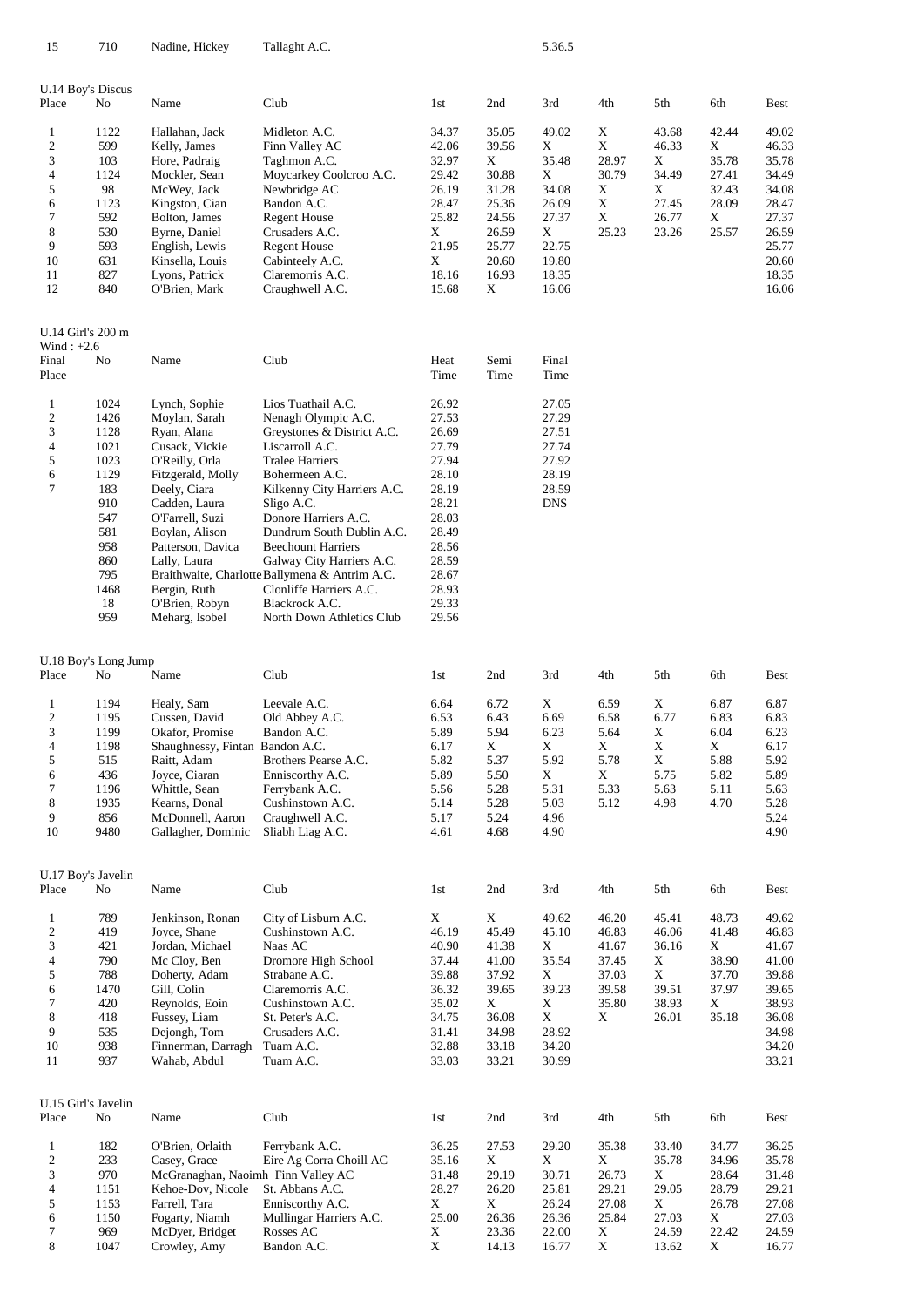| Place                            | U.18 Boy's High Jump<br>No  | Name                                  | Club                                             | 1.75          | 1.80                 | 1.85           | 1.90                 | 1.95                       | 2.00                       | 2.05           | 2.10           | 2.14 |
|----------------------------------|-----------------------------|---------------------------------------|--------------------------------------------------|---------------|----------------------|----------------|----------------------|----------------------------|----------------------------|----------------|----------------|------|
| $\mathbf{1}$                     | 1195                        | Cussen, David                         | Old Abbey                                        |               |                      |                | ÷.                   | $\mathcal{O}$              | $\mathbf O$                | $\mathbf{O}$   | XO             | XXX  |
| Place                            | No                          | Name                                  | Club                                             | 1.60          | 1.65                 | 1.70           | 1.75                 | 1.80                       | 1.85                       | 1.90           | 1.95           |      |
| $\overline{c}$                   | 1194                        | Healy, Sam                            | Leevale                                          |               | ÷,                   |                | ÷.                   |                            | $\mathcal{O}$              | XO             | <b>XXX</b>     |      |
|                                  |                             |                                       |                                                  |               |                      |                |                      | $\frac{1}{2}$              |                            |                |                |      |
| 3                                | 434                         | Rogers, Mark                          | St. Peter's A.C.                                 |               |                      |                | $\mathbf O$          | $\mathbf O$                | $\mathcal{O}$              | <b>XXX</b>     |                |      |
| 4                                | 795                         | Gallagher, Dominic                    | Sliabh Liag A.C.                                 | $\mathcal{O}$ | $\mathbf{O}$         | XO             | XXO                  | <b>XXX</b>                 |                            |                |                |      |
| 5                                | 40                          | Kearns, Donal                         | Cushinstown A.C.                                 | $\mathbf{O}$  | O                    | XO             | <b>XXX</b>           |                            |                            |                |                |      |
| 6                                | 1196                        | Whittle, Sean                         | Ferrybank                                        |               | XO                   | XXO            | <b>XXX</b>           |                            |                            |                |                |      |
| Place                            | U.16 Girl's Shot Putt<br>No | Name                                  | Club                                             |               | 1st                  | 2nd            | 3rd                  | 4th                        | 5th                        | 6th            | Best           |      |
|                                  |                             |                                       |                                                  |               |                      |                |                      |                            |                            |                |                |      |
| $\mathbf{1}$<br>$\boldsymbol{2}$ | 930<br>1061                 | Walsh, Michaela<br>Kingston, Erin     | Swinford A.C.<br>Bandon A.C.                     |               | 13.19<br>10.46       | 13.41<br>11.15 | 12.96<br>10.94       | 13.21<br>10.46             | 13.13<br>10.77             | 13.48<br>11.83 | 13.48<br>11.83 |      |
| 3                                | 1062                        | Hayes, Sarah                          | SkibbereenA.C.                                   |               | 10.98                | 11.37          | 10.57                | 10.19                      | 10.14                      | 10.74          | 11.37          |      |
| 4                                | 267                         | Hoey, Seodhna                         | Portlaois A.C.                                   |               | 10.38                | 10.22          | 10.14                | 9.60                       | 10.09                      | 10.52          | 10.52          |      |
| 5<br>6                           | 264<br>1063                 | Finley, Chloe<br>Doyle, Aoife         | St. Peter's A.C.<br>Star of the Laune A.C.       |               | 8.93<br>9.75         | 8.35<br>9.97   | 8.82<br>9.87         | 10.26<br>X                 | 9.68<br>X                  | 9.74<br>X      | 10.26<br>9.97  |      |
| 7                                | 265                         | Leydon, Moya                          | Mullingar Harriers A.C.                          |               | X                    | 9.05           | 8.73                 | 9.15                       | $\mathbf X$                | 9.31           | 9.31           |      |
| 8                                | 1064                        | White, Amy                            | Nenagh Olympic                                   |               | 8.53                 | 7.97           | 9.23                 | 9.30                       | 8.42                       | 8.82           | 9.30           |      |
| 9                                | 266                         | McGuire, Ciara                        | Na Fianna A.C.                                   |               | 8.30                 | 8.87           | 8.63                 |                            |                            |                | 8.87           |      |
| 10<br>11                         | 981<br>979                  | Bickerstaffe, Louise<br>Clara, Herron | <b>Regent House</b>                              |               | 8.67<br>X            | 8.38<br>8.58   | 7.87<br>X            |                            |                            |                | 8.67<br>8.58   |      |
| 12                               | 980                         | McNern, Emer                          | Sliabh Liag AC                                   |               | 7.63                 | 7.36           | 7.24                 |                            |                            |                | 7.63           |      |
| U.16 Boy's Discus                |                             |                                       |                                                  |               |                      |                |                      |                            |                            |                |                |      |
| Place                            | No                          | Name                                  | Club                                             |               | 1st                  | 2nd            | 3rd                  | 4th                        | 5th                        | 6th            | Best           |      |
| $\mathbf{1}$                     | 1160                        | Sheehan, James                        | Carraig no bhFear A.C.                           |               | 36.03                | 40.53          | 42.50                | 39.88                      | 38.33                      | 37.12          | 42.50          |      |
| $\mathfrak{2}$<br>3              | 942<br>532                  | Stout, Emmet<br>McSweeney, Daniel     | Celbridge A.C.<br>Crusaders A.C.                 |               | 35.55<br>34.44       | 39.56<br>36.02 | 39.15<br>33.70       | X<br>33.46                 | 34.88<br>31.65             | 37.20<br>35.01 | 39.56<br>36.02 |      |
| 4                                | 420                         | Courtney, Billy                       | Spa Muckross A.C.                                |               | X                    | 35.14          | X                    | 33.63                      | X                          | $\mathbf X$    | 35.14          |      |
| 5                                | 944                         | Coady, Ciaran                         | Brow Rangers A.C.                                |               | 26.77                | 28.69          | 26.82                | $\mathbf X$                | X                          | 22.87          | 28.69          |      |
| 6                                | 1059                        | Kelly, Adam                           | Brow Rangers A.C.                                |               | 21.39                | 22.03          | 25.29                | $\mathbf X$                | 22.24                      | 22.46          | 25.29          |      |
| 7<br>8                           | 629<br>817                  | Young, Sean<br>Whelan, Callum         | Dublin Striders A.C.<br>Carrick-on-Shannon A.C.  |               | $\mathbf X$<br>21.09 | 23.44<br>22.42 | X<br>X               | $\mathbf X$<br>$\mathbf X$ | 24.27<br>X                 | 24.81<br>23.41 | 24.81<br>23.41 |      |
| U.17 Boy's Discus                |                             |                                       |                                                  |               |                      |                |                      |                            |                            |                |                |      |
| Place No                         |                             | $\rm Name$                            | Club                                             |               | 1st                  | 2nd            | 3rd                  | 4th                        | 5th                        | 6th            | Best           |      |
| $\mathbf{1}$                     | 1015                        | Barkley, Andrew                       | City of Lisburn A.C.                             |               | 42.98                | 47.47          | X                    | $\mathbf X$                | 42.57                      | X              | 47.47          |      |
| $\boldsymbol{2}$<br>3            | 424<br>534                  | Sheridan, Eoin<br>Egan, Brian         | North Westmeath A.C.<br>Crusaders A.C.           |               | X<br>30.44           | 42.30<br>37.53 | 42.49<br>37.98       | X<br>38.91                 | 42.77<br>39.73             | 40.61<br>40.70 | 42.77<br>40.70 |      |
| 4                                | 1180                        | Healy, Benny                          | Fanahan McSweeney                                |               | 33.26                | 35.43          | 37.59                | 36.72                      | 34.74                      | 35.80          | 37.59          |      |
| 5                                | 535                         | Dejongh, Tom                          | Crusaders A.C.                                   |               | X                    | 34.75          | X                    | 35.54                      | $\mathbf X$                | 37.10          | 37.10          |      |
| 6                                | 427                         | Kelly, John Joe                       | Brow Rangers A.C.                                |               | X                    | 30.98          | 30.13                | 30.61                      | $\mathbf X$                | 34.78          | 34.78          |      |
| 7<br>8                           | 429<br>466                  | Mulhall, Martin<br>O'Neill, Tomas     | Kilkenny City Harriers A.C.<br>Gneeveguilla A.C. |               | 30.34<br>X           | 24.81<br>24.50 | X<br>32.25           | 32.91<br>29.58             | 29.51<br>29.53             | 31.99<br>X     | 32.91<br>32.25 |      |
| 9                                | 939                         | Monaghan, Rory                        | Tuam A.C                                         |               | 20.38                | 21.56          | X                    |                            |                            |                | 21.56          |      |
| $\boldsymbol{0}$                 | 423                         | Awonusi, Anu                          | St. L. O'Toole A.C.                              |               |                      |                |                      |                            |                            |                |                |      |
| U.18 Boy's Discus                |                             |                                       |                                                  |               |                      |                |                      |                            |                            |                |                |      |
| Place                            | No                          | Name                                  | Club                                             |               | 1st                  | 2nd            | 3rd                  | 4th                        | 5th                        | 6th            | Best           |      |
| $\mathbf{1}$                     | 670                         | Kelly, John                           | Finn Valley AC                                   |               | 43.26                | $\mathbf X$    | 41.78                | 44.89                      | 43.74                      | 44.36          | 44.89          |      |
| $\boldsymbol{2}$<br>3            | 1201<br>946                 | Hanrahan, Eoin<br>Lavelle, Daniel     | Ennis Track A.C.<br>Westport A.C.                |               | 39.72<br>33.32       | 41.19<br>38.88 | $\mathbf X$<br>39.08 | X<br>40.71                 | $\mathbf X$<br>$\mathbf X$ | 36.75<br>X     | 41.19<br>40.71 |      |
| 4                                | 1200                        | Kingston, Colin                       | Bandon A.C.                                      |               | X                    | 33.80          | X                    | 40.21                      | 39.64                      | 40.34          | 40.34          |      |
| 5                                | 1203                        | McMahon, Seamus                       | Shannon A.C.                                     |               | X                    | 32.37          | X                    | 35.51                      | 33.19                      | $\mathbf X$    | 35.51          |      |
| 6                                | 464                         | Cornyn, Niall                         | Dunboyne A.C.                                    |               | 35.11                | 30.91          | X                    | 31.70                      | $\mathbf X$                | X              | 35.11          |      |
| 7<br>8                           | 543<br>465                  | Byrne, Edward<br>Foley, Evan          | Crusaders A.C.<br>Gowran A.C.                    |               | 31.92<br>$\mathbf X$ | 28.66<br>X     | 30.40<br>$\mathbf X$ | 33.59<br>26.62             | 32.98<br>25.79             | 31.14<br>27.27 | 33.59<br>27.27 |      |
|                                  | U.18 Girl's Long Jump       |                                       |                                                  |               |                      |                |                      |                            |                            |                |                |      |
| Place                            | No                          | Name                                  | Club                                             |               | 1st                  | 2nd            | 3rd                  | 4th                        | 5th                        | 6th            | Best           |      |
| $\mathbf{1}$                     | 743                         | Coomber, Megan                        | Clonliffe Harriers A.C.                          |               | 5.17<br>$+2.3$       | 5.19<br>$+1.8$ | 5.12<br>$-0.2$       | 5.25<br>$+0.8$             | 5.28<br>$-0.4$             | 5.05<br>$-2.4$ | 5.28<br>$-0.4$ |      |
| 2                                | 1005                        | Morgan, Naomi                         | City of Derry AC Spartans                        |               | 5.10<br>$+1.7$       | 4.92<br>$+2.1$ | 5.22<br>$-1.6$       | 4.95<br>$+1.0$             | 5.27<br>$+0.1$             | 4.99<br>$-1.5$ | 5.27<br>$+0.1$ |      |
| 3                                | 1007                        | Crawford, Simone                      | Finn Valley AC                                   |               | 4.90                 | 4.76           | 4.65                 | 4.74                       | 4.66                       | 4.97           | 4.97           |      |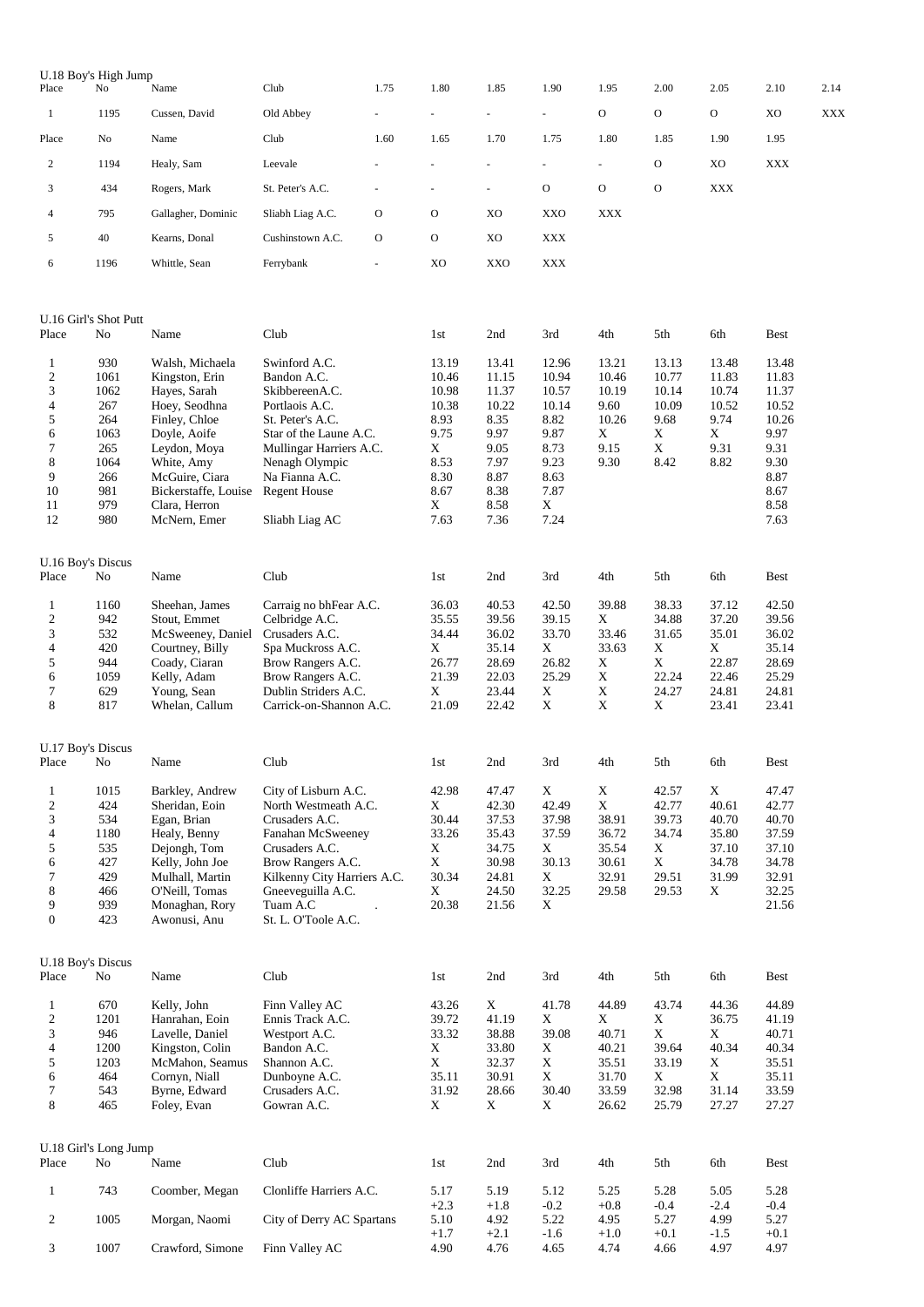| 4                                | 268          | Giles Doran, Niamh Ferrybank A.C.                             |                                            |                                           | $+1.5$<br>4.60                            | $+1.1$<br>X                              | $-0.1$<br>4.76                | $-1.7$<br>4.95           | $+1.5$<br>4.88            | $-0.7$<br>4.91             | $-0.7$<br>4.95           |      |
|----------------------------------|--------------|---------------------------------------------------------------|--------------------------------------------|-------------------------------------------|-------------------------------------------|------------------------------------------|-------------------------------|--------------------------|---------------------------|----------------------------|--------------------------|------|
| 5                                | 329          | Cloke-Roche, Niamh Bree A.C.                                  |                                            |                                           | $-0.5$<br>4.76                            | $-0.0$<br>X                              | $+2.1$<br>4.91                | $-1.9$<br>4.60           | $+1.0$<br>X               | $-1.4$<br>X                | $-1.9$<br>4.91           |      |
| 6                                | 309          | Carr, Rebecca                                                 | Blackrock A.C. (Louth)                     |                                           | $+1.9$<br>4.75                            | $\mathbf X$                              | $+2.0$<br>X                   | $-1.0$<br>4.80           | 4.55                      | 4.89                       | $+2.0$<br>4.89           |      |
| $\tau$                           | 311          | O'Toole, Lisa                                                 | St. L. O'Toole A.C.                        |                                           | $-0.0$<br>4.42                            | 4.69                                     | 4.64                          | $-1.8$<br>4.56           | $+1.1$<br>4.73            | $-1.7$<br>4.65             | $-1.7$<br>4.73           |      |
| 8                                | 857          | Ryder, Claire                                                 | Craughwell A.C.                            |                                           | $+1.4$<br>X                               | $+0.5$<br>4.34                           | $+1.6$<br>4.41                | $-1.3$<br>4.29           | $+0.2$<br>4.68            | $-2.1$<br>4.06             | $+0.2$<br>4.68           |      |
|                                  |              |                                                               |                                            |                                           |                                           | $+2.4$                                   | $+2.1$                        | $+1.5$                   | $+1.3$                    | $-1.9$                     | $+1.3$                   |      |
| 9                                | 1018         | O'Grady, Isobel                                               | Greystones & District A.C.                 |                                           | 3.51<br>$+1.7$                            | 3.52<br>$+1.8$                           | 3.03<br>$-0.8$                |                          |                           |                            | 3.52<br>$+1.8$           |      |
| U.17 Girl's Triple Jump          |              |                                                               |                                            |                                           |                                           |                                          |                               |                          |                           |                            |                          |      |
| Place                            | No           | Name                                                          | Club                                       |                                           | 1st                                       | 2nd                                      | 3rd                           | 4th                      | 5th                       | 6th                        | Best                     |      |
| $\mathbf{1}$                     | 299          | Gilhooley, Eimear                                             |                                            |                                           | 10.37<br>$+2.1$                           | 10.45<br>$+0.8$                          | 10.47<br>$+1.0$               | 10.34<br>$-1.1$          | $\mathbf X$               | 10.25<br>$+1.2$            | 10.47<br>$+1.0$          |      |
| $\overline{c}$                   | 836          | Jennings, Connie                                              | Claremorris A.C.                           |                                           | 9.05<br>$+1.2$                            | X                                        | 8.68<br>$-0.5$                | X                        | 8.62<br>$-0.5$            | 8.55<br>$+1.4$             | 9.05<br>$+1.2$           |      |
| 3                                | 993          | O'Donoghue, Susan                                             | Sliabh Liag AC                             |                                           | 8.70<br>$+1.4$                            | $\mathbf X$                              | X                             | 8.49<br>-1.1             | $\boldsymbol{\mathrm{X}}$ | 8.93<br>$+0.3$             | 8.93<br>$+0.3$           |      |
| 4                                | 1067         | Clancy, Rachel                                                | St.Johns A.C.                              |                                           | X                                         | $\mathbf X$                              | X                             | 8.44                     | 8.80                      | 8.92                       | 8.92                     |      |
| 5                                | 9475         | Hutton, Leah                                                  | St. L. O'Toole A.C.                        |                                           | $-1.2$<br>8.51                            | $+1.9$<br>8.77                           | 8.59                          | 8.70                     | 8.46                      | 8.69                       | 8.77                     |      |
| 6                                | 9474         | Gillispie, Leanne                                             | Sliabh Liag A.C.                           |                                           | $+1.4$<br>X                               | $+1.9$<br>8.00<br>$+1.6$                 | $-0.3$<br>7.86<br>$+0.6$      | $+1.2$<br>8.15<br>$+0.4$ | $+1.3$<br>$\mathbf X$     | $+0.5$<br>8.56<br>$+0.3$   | $+1.9$<br>8.56<br>$+0.3$ |      |
| U.17 Girl's High Jump            |              |                                                               |                                            |                                           |                                           |                                          |                               |                          |                           |                            |                          |      |
| Place                            | No           | Name                                                          | Club                                       | 1.35                                      | 1.40                                      | 1.45                                     | 1.50                          | 1.55                     | 1.60                      | 1.65                       | 1.70                     | 1.73 |
| $\mathbf{1}$<br>2                | 1087<br>988  | Murphy, Neasa<br>Carr, Tara                                   | Ferrybank A.C.<br>Letterkenny A.C.         | $\overline{\phantom{m}}$<br>$\frac{1}{2}$ | $\overline{\phantom{0}}$<br>$\mathcal{O}$ | $\overline{\phantom{a}}$<br>$\mathbf{O}$ | $\mathcal{O}$<br>$\mathbf{O}$ | O<br><b>XXX</b>          | $\mathbf{O}$              | XO                         | $\mathcal{O}$            | XXX  |
| 3                                | 1067         | Clancy, Rachel                                                | St.Johns A.C.                              | $\overline{\phantom{a}}$                  | XO                                        | $\mathbf{O}$                             | $\mathcal{O}$                 | <b>XXX</b>               |                           |                            |                          |      |
| $\overline{\mathcal{L}}$         | 663          | Murphy, Ailbhe                                                | Raheny Shamrock                            | $\mathbf{O}$                              | XO                                        | $\mathbf{O}$                             | XO                            | <b>XXX</b>               |                           |                            |                          |      |
| 5<br>6                           | 301<br>300   | Doherty, Eimear<br>O'Donoghue, Eimear Kilkenny City Harriers- | D.M.P. A.C.                                | O                                         | O<br>$\mathbf{O}$                         | $\mathbf O$<br>XO                        | <b>XXX</b><br>$\mathbf{XXX}$  |                          |                           |                            |                          |      |
| U.18 Girl's High Jump            |              |                                                               |                                            |                                           |                                           |                                          |                               |                          |                           |                            |                          |      |
| Place                            | No           | Name                                                          | Club                                       | 1.35                                      | 1.40                                      | 1.45                                     | 1.50                          | 1.55                     | 1.60                      | 1.65                       | 1.70                     | 1.73 |
| 1<br>$\boldsymbol{2}$            | 305<br>1001  | Dawkins, Shannan<br>Patton, Blathnaid                         | St. Joseph's A.C.<br>Finn Valley           |                                           |                                           |                                          | O<br>$\mathcal{O}$            | O<br>$\mathbf O$         | $\rm ^o$<br>XXO           | $\mathcal O$<br><b>XXX</b> | O                        | XXX  |
| 3                                | 1000         | Catherwood, Alex                                              | North Down AC                              |                                           |                                           |                                          | $\Omega$                      | O                        | XXX                       |                            |                          |      |
| 4                                | 310          | McTeggart, Amy                                                | Boyne A.C.                                 |                                           |                                           | $\mathbf{O}$                             | ${\rm O}$                     | XO                       | $\mathbf{XXX}$            |                            |                          |      |
| 5<br>6                           | 1092<br>1093 | Meade, Kellie<br>O'Connor, Jessica                            | Ferrybank A.C.<br>Marian<br>$\mathbf{O}$   | $\overline{\phantom{a}}$<br>$\mathcal{O}$ | ٠<br><b>XXO</b>                           | $\frac{1}{2}$<br><b>XXX</b>              | $\mathbf O$                   | <b>XXX</b>               |                           |                            |                          |      |
|                                  | 327          | Naddy, Sinead                                                 | Gowran A.C.                                | <b>XXX</b>                                |                                           |                                          |                               |                          |                           |                            |                          |      |
| U.17 Girl's Javelin<br>Place     | No           | Name                                                          | Club                                       |                                           | 1st                                       | 2nd                                      | 3rd                           | 4th                      | 5th                       | 6th                        | Best                     |      |
|                                  |              |                                                               |                                            |                                           |                                           |                                          |                               |                          |                           |                            |                          |      |
| 1<br>$\mathbf{2}$                | 302<br>1079  | Finnegan, Lauren<br>Cusack, Jodie                             | St. Peter's A.C.<br>Liscarroll A.C.        |                                           | 31.41<br>23.44                            | 29.45<br>23.18                           | 32.06<br>22.41                | 31.43<br>23.99           | 31.38<br>26.01            | $\mathbf X$<br>24.80       | 32.06<br>26.01           |      |
| 3                                | 991          | McDowell, Courtney Annalee AC                                 |                                            |                                           | 17.17                                     | 19.98                                    | 23.28                         | 17.48                    | 25.70                     | $\mathbf X$                | 25.70                    |      |
| 4                                | 1085<br>304  | Lenihan, Amy                                                  | Liscarroll A.C.                            |                                           | 19.97                                     | 22.11                                    | 22.18<br>18.34                | 20.91                    | 22.21                     | 21.19<br>18.83             | 22.21                    |      |
| 5<br>6                           | 1081         | Connaught, Niamh<br>Mockler, Ciara                            | Dunleer A.C.<br><b>Moycarkey Coolcross</b> |                                           | 19.64<br>18.45                            | 18.93<br>18.79                           | 19.60                         | 15.49<br>16.54           | X<br>$\mathbf X$          | $\mathbf X$                | 19.64<br>19.60           |      |
| $\tau$                           | 1435         | Fitzpatrick, Ellen                                            | Craughwell A.C.                            |                                           | 16.63                                     | 16.25                                    | 16.04                         | 19.26                    | 18.44                     | 17.05                      | 19.26                    |      |
| U.18 Girl's Javelin              |              |                                                               |                                            |                                           |                                           |                                          |                               |                          |                           |                            |                          |      |
| Place                            | No           | Name                                                          | Club                                       |                                           | 1st                                       | 2nd                                      | 3rd                           | 4th                      | 5th                       | 6th                        | Best                     |      |
| 1<br>$\boldsymbol{2}$            | 1106<br>1235 | Casey, Rita<br>McTeggart, Amy                                 | Gneeveguilla<br>Boyne A.C.                 |                                           | 34.35<br>28.59                            | 30.13<br>33.36                           | 34.70<br>29.11                | 28.48<br>28.84           | 34.02<br>29.05            | 32.97<br>$\mathbf X$       | 34.70<br>33.36           |      |
| 3                                | 1254         | Cloke-Roche, Niamh Bree A.C.                                  |                                            |                                           | 26.71                                     | 30.30                                    | 30.72                         | 29.45                    | 30.58                     | 30.96                      | 30.96                    |      |
| 4                                | 1256         | Mahon, Hannah                                                 | Enniscorthy A.C.                           |                                           | 29.43                                     | 30.00                                    | 25.75                         | 25.07                    | 28.34                     | 26.56                      | 30.00                    |      |
| 5<br>6                           | 330<br>820   | Minnock, Shauna<br>Dowd, Ciara                                | Celbridge A.C.<br>Carrick-on-Shannon A.C.  |                                           | 22.65<br>19.27                            | 25.75<br>16.99                           | X<br>X                        | 22.50<br>15.92           | 25.04<br>19.33            | 26.60<br>18.48             | 26.60<br>19.33           |      |
| U.15 Boy's Hammer<br>Place       | No           | Name                                                          | Club                                       |                                           | 1st                                       | 2nd                                      | 3rd                           | 4th                      | 5th                       | 6th                        | Best                     |      |
|                                  |              |                                                               |                                            |                                           |                                           |                                          |                               |                          |                           |                            |                          |      |
| $\mathbf{1}$<br>$\boldsymbol{2}$ | 764<br>138   | O'Donnell, Brendan Lifford AC<br>Taylor, IanDunboyne A.C.     |                                            |                                           | $\mathbf X$<br>35.30                      | 51.48<br>$\mathbf X$                     | 54.10<br>X                    | X<br>39.22               | 54.45<br>41.09            | X<br>28.48                 | 54.45<br>41.09           |      |
| 3                                | 1144         | Campbell, Robert                                              | Farranfore                                 |                                           | 29.35                                     | 33.14                                    | 25.29                         | 35.71                    | X                         | $\mathbf X$                | 35.71                    |      |
| $\overline{4}$                   | 1143         | Coomey, Travis                                                | Bandon                                     |                                           | 35.00                                     | 35.28                                    | X                             | 32.53                    | 33.65                     | 32.26                      | 35.28                    |      |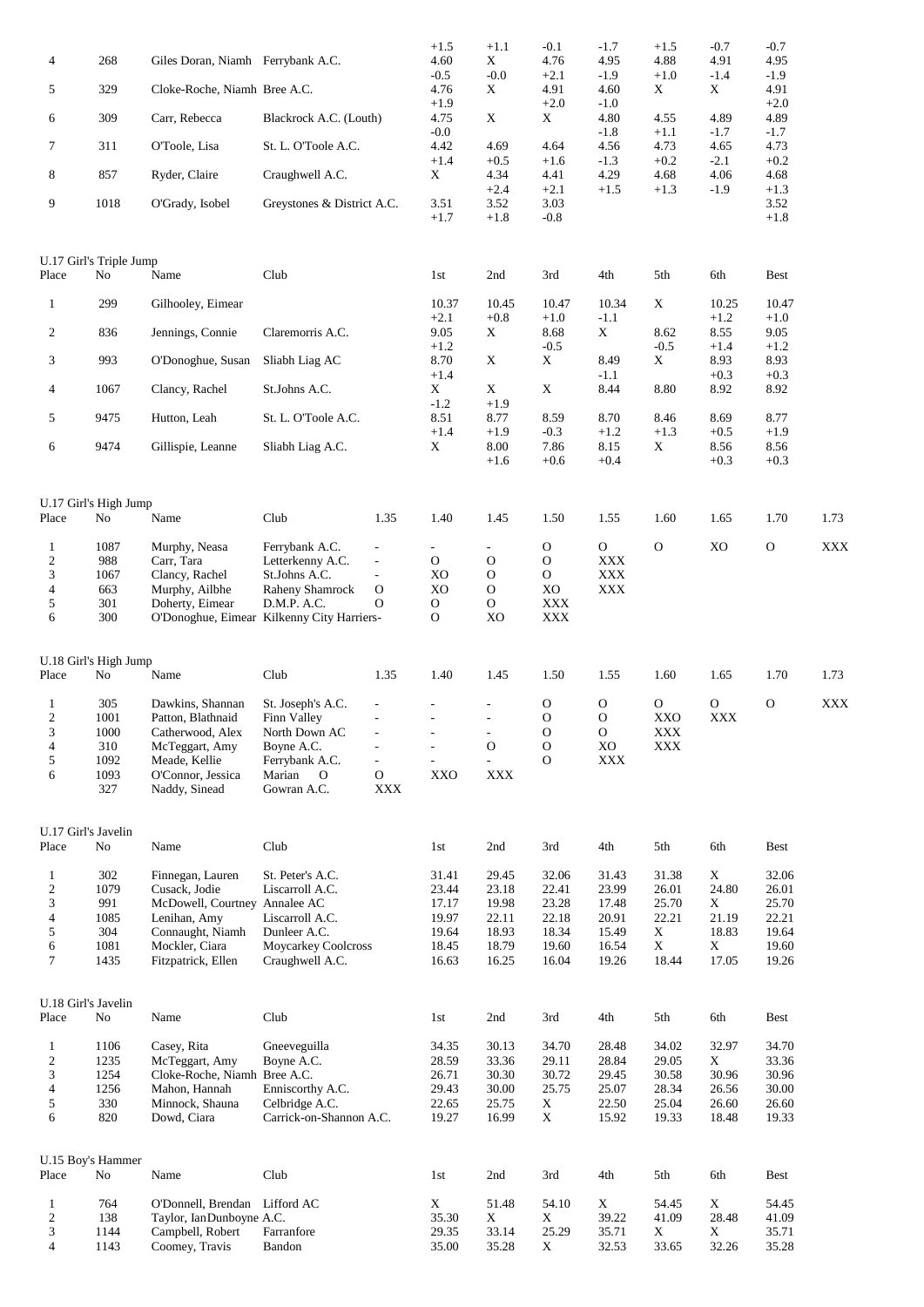| 5<br>6<br>7<br>8         | 391<br>913<br>1408<br>911    | Cullinane, Daire<br>Darcy, Patrick<br>Heneghan, Michael | Old Abbey<br>Brow Rangers A.C.<br>Castlebar A.C. | $\blacksquare$<br>30.23<br>28.91<br>X | 31.48<br>27.08<br>27.84<br>18.98 | 33.14<br>31.97<br>27.11<br>$\mathbf X$ | 33.04<br>28.60<br>X | 29.87<br>31.90<br>28.51<br>24.75 | 29.90<br>X<br>29.08<br>X | 33.14<br>31.97<br>29.08<br>24.75 |
|--------------------------|------------------------------|---------------------------------------------------------|--------------------------------------------------|---------------------------------------|----------------------------------|----------------------------------------|---------------------|----------------------------------|--------------------------|----------------------------------|
|                          |                              | Cullen, Matthew                                         | <b>Brow Rangers AC</b>                           |                                       |                                  |                                        | X                   |                                  |                          |                                  |
|                          | U.16 Girl's Hammer           |                                                         |                                                  |                                       |                                  |                                        |                     |                                  |                          |                                  |
| Place                    | No                           | Name                                                    | Club                                             | 1st                                   | 2nd                              | 3rd                                    | 4th                 | 5th                              | 6th                      | Best                             |
| $\mathbf{1}$             | 930                          | Walsh, Michaela                                         | Swinford A.C.                                    | 46.53                                 | 43.67                            | 47.51                                  | 45.28               | 40.47                            | 47.39                    | 47.51                            |
| $\boldsymbol{2}$         | 267                          | Hoey, Seodhna                                           | Portlaois A.C.                                   | 42.88                                 | $\mathbf X$                      | 46.93                                  | 44.73               | X                                | 46.19                    | 46.93                            |
| $\mathfrak{Z}$           | 1063                         | Doyle, Aoife                                            | Star of the Laune                                | X                                     | X                                | 38.19                                  | X                   | $\mathbf X$                      | $\mathbf X$              | 38.19                            |
| 4                        | 266                          | McGuire, Ciara                                          | Na Fianna A.C.                                   | X                                     | 35.30                            | $\mathbf X$                            | 33.39               | $\mathbf X$                      | $\mathbf X$              | 35.30                            |
| 5                        | 645                          | Read, Clodagh                                           | Lambay Sports Academy A.C.                       | 28.69                                 | 33.50                            | 32.19                                  | $\mathbf X$         | $\mathbf X$                      | 27.71                    | 33.50                            |
| 6                        | 979                          | Clara, Herron                                           |                                                  | X                                     | 24.29                            | 31.14                                  | $\mathbf X$         | 28.29                            | $\mathbf X$              | 31.14                            |
| $\tau$                   | 271                          | Brophy, Elizabeth                                       | St. Abbans A.C.                                  | 29.06                                 | 27.04                            | $\mathbf X$                            | 28.49               | 28.58                            | 28.22                    | 29.06                            |
| 8                        | 1061                         | Kingston, Erin                                          | Bandon                                           | 27.43                                 | 28.35                            | 27.34                                  | 27.46               | 25.99                            | $\overline{\phantom{a}}$ | 28.35                            |
| 9                        | 554                          | Hughes, Karen                                           | Lambay Sports Academy A.C.                       | $\mathbf X$                           | 24.70                            | 25.32                                  |                     |                                  |                          | 25.32                            |
| 10<br>11                 | 270<br>1431                  | Connick, Tara<br>Hession, Hayley                        | St. Pauls A.C.<br>Tuam A.C.                      | $\mathbf X$<br>$\mathbf X$            | X<br>X                           | 21.78<br>16.39                         |                     |                                  |                          | 21.78<br>16.39                   |
|                          |                              |                                                         |                                                  |                                       |                                  |                                        |                     |                                  |                          |                                  |
|                          | U.14 Girl's 2000 m Walk      |                                                         |                                                  |                                       |                                  |                                        |                     |                                  |                          |                                  |
| Final                    | No                           | Name                                                    | Club                                             | Heat                                  | Semi                             | Final                                  |                     |                                  |                          |                                  |
| Place                    |                              |                                                         |                                                  | Time                                  | Time                             | Time                                   |                     |                                  |                          |                                  |
| $\mathbf{1}$             | 197                          | O'Connor, Niamh                                         | Celbridge A.C.                                   |                                       |                                  | 10.31.51                               |                     |                                  |                          |                                  |
| $\boldsymbol{2}$         | 1028                         | Rush, Eva Templemore A.C.                               |                                                  |                                       |                                  | 11.42.18                               |                     |                                  |                          |                                  |
| $\mathfrak z$            | 353                          | Mooney, Triona                                          |                                                  |                                       |                                  | 12.02.36                               |                     |                                  |                          |                                  |
| 4                        | 199                          | Bourke, Anna                                            | St. Coca's A.C.                                  |                                       |                                  | 12.13.69                               |                     |                                  |                          |                                  |
| 5                        | 1029                         | Heery, Ruth                                             | Waterford                                        |                                       |                                  | 12.23.38                               |                     |                                  |                          |                                  |
| 6                        | 955                          | McDermott, Naoiose Shercock A.C.                        |                                                  |                                       |                                  | 12.33.29                               |                     |                                  |                          |                                  |
| $\tau$                   | 1030                         | Tarrant, Sarah                                          | Liscarroll A.C.                                  |                                       |                                  | 12.33.61                               |                     |                                  |                          |                                  |
| 8                        | 829                          | Hernon, Aoife                                           | Claremorris A.C.                                 |                                       |                                  | 12.59.61                               |                     |                                  |                          |                                  |
| 9                        | 956                          | Cuskelly, Claudia                                       | Lifford AC                                       |                                       |                                  | 13.54.14                               |                     |                                  |                          |                                  |
|                          | 198                          | O'Shea, Molly                                           | St. Senans A.C.                                  |                                       |                                  | DQ                                     |                     |                                  |                          |                                  |
|                          |                              |                                                         |                                                  |                                       |                                  |                                        |                     |                                  |                          |                                  |
| Final                    | U.15 Boy's 2000 m Walk<br>No | Name                                                    | Club                                             | Heat                                  | Semi                             | Final                                  |                     |                                  |                          |                                  |
| Place                    |                              |                                                         |                                                  | Time                                  | Time                             | Time                                   |                     |                                  |                          |                                  |
|                          |                              |                                                         |                                                  |                                       |                                  |                                        |                     |                                  |                          |                                  |
| $\mathbf{1}$             | 1134                         | Kenny, David                                            | Farranfore                                       |                                       |                                  | 10.29.87                               |                     |                                  |                          |                                  |
| $\sqrt{2}$               | 911                          | Kelly, Robbie                                           | Sligo A.C.                                       |                                       |                                  | 10.35.07                               |                     |                                  |                          |                                  |
| 3                        | 127                          | Carroll, Andrew                                         | Celbridge A.C.                                   |                                       |                                  | 10.39.95                               |                     |                                  |                          |                                  |
| $\overline{\mathcal{A}}$ | 128                          | McInerney, Adam                                         | Suncroft A.C.                                    |                                       |                                  | 10.51.39                               |                     |                                  |                          |                                  |
| 5                        | 1135                         | McKenna, Aidan                                          | West Waterford                                   |                                       |                                  | 12.15.57                               |                     |                                  |                          |                                  |
| 6                        | 1136                         | Blackwell, Niall                                        | West Waterford                                   |                                       |                                  | 12.32.12                               |                     |                                  |                          |                                  |
|                          |                              |                                                         |                                                  |                                       |                                  |                                        |                     |                                  |                          |                                  |
|                          | U.19 Girl's 200 m            |                                                         |                                                  |                                       |                                  |                                        |                     |                                  |                          |                                  |
| Final<br>Place           | No                           | Name                                                    | Club                                             | Heat<br>Time                          | Semi<br>Time                     | Final<br>Time                          |                     |                                  |                          |                                  |
|                          |                              |                                                         |                                                  |                                       |                                  |                                        |                     |                                  |                          |                                  |
| $\mathbf{1}$             | 338                          | Manning, Cliodhna                                       | Kilkenny City Harriers A.C.                      |                                       |                                  | 25.22                                  |                     |                                  |                          |                                  |
| $\overline{c}$           | 1463                         | Leahy, Jade                                             | Dundrum South Dublin A.C.                        |                                       |                                  | 25.57                                  |                     |                                  |                          |                                  |
| 3                        | 884                          | Varanda, Solange                                        | Galway City Harriers A.C.                        |                                       |                                  | 29.82                                  |                     |                                  |                          |                                  |
| 4                        | 883                          | Whyte, Eleanor                                          | Galway City Harriers A.C.                        |                                       |                                  | 30.87                                  |                     |                                  |                          |                                  |
|                          |                              |                                                         |                                                  |                                       |                                  |                                        |                     |                                  |                          |                                  |
|                          | U.19 Girl's 1500 m           |                                                         |                                                  |                                       |                                  |                                        |                     |                                  |                          |                                  |
| Final                    | No                           | Name                                                    | Club                                             | Heat                                  | Semi                             | Final                                  |                     |                                  |                          |                                  |
| Place                    |                              |                                                         |                                                  | Time                                  | Time                             | Time                                   |                     |                                  |                          |                                  |
|                          | 1008                         |                                                         |                                                  |                                       |                                  | 4.58.01                                |                     |                                  |                          |                                  |
| $\mathbf{1}$             |                              | Jackson, Amy                                            | City of Derry AC Spartans                        |                                       |                                  |                                        |                     |                                  |                          |                                  |
| $\overline{c}$           | 1110                         | O'Shea, Rachel                                          | West Muskerry<br>Mullingar Harriers A.C.         |                                       |                                  | 5.03.89                                |                     |                                  |                          |                                  |
| 3<br>4                   | 341<br>1111                  | Hewson, Ciara                                           | West Waterford                                   |                                       |                                  | 5.23.42                                |                     |                                  |                          |                                  |
|                          |                              | O'Brien, Lucy                                           |                                                  |                                       |                                  | 5.32.88                                |                     |                                  |                          |                                  |
|                          | U.17 Girl's 3000 m Walk      |                                                         |                                                  |                                       |                                  |                                        |                     |                                  |                          |                                  |
| Final                    | No                           | Name                                                    | Club                                             | Heat                                  | Semi                             | Final                                  |                     |                                  |                          |                                  |
| Place                    |                              |                                                         |                                                  | Time                                  | Time                             | Time                                   |                     |                                  |                          |                                  |
|                          |                              |                                                         |                                                  |                                       |                                  |                                        |                     |                                  |                          |                                  |
| $\mathbf{1}$             | 288                          | O'Connor, Sinead                                        | Celbridge A.C.                                   |                                       |                                  | 16.59.76                               |                     |                                  |                          |                                  |
| $\overline{c}$           | 1434                         | Bourke, Karen                                           | St. Coca's A.C.                                  |                                       |                                  | 17.28.80                               |                     |                                  |                          |                                  |
| 3                        | 1079                         | Cusack, Jodie                                           | Liscarroll                                       |                                       |                                  | 18.31.43                               |                     |                                  |                          |                                  |
| $\overline{4}$           | 1080                         | O'Brien, Emma                                           | Waterford                                        |                                       |                                  | 22.58.03                               |                     |                                  |                          |                                  |
|                          |                              |                                                         |                                                  |                                       |                                  |                                        |                     |                                  |                          |                                  |
|                          | U.19 Girl's 3000 m Walk      |                                                         |                                                  |                                       |                                  |                                        |                     |                                  |                          |                                  |
| Final                    | No                           | Name                                                    | Club                                             | Heat                                  | Semi                             | Final                                  |                     |                                  |                          |                                  |
| Place                    |                              |                                                         |                                                  | Time                                  | Time                             | Time                                   |                     |                                  |                          |                                  |
|                          |                              |                                                         |                                                  |                                       |                                  | 15.12.70                               |                     |                                  |                          |                                  |
| 1                        | 1009                         | Boylan, Alicia                                          | Oriel                                            |                                       |                                  |                                        |                     |                                  |                          |                                  |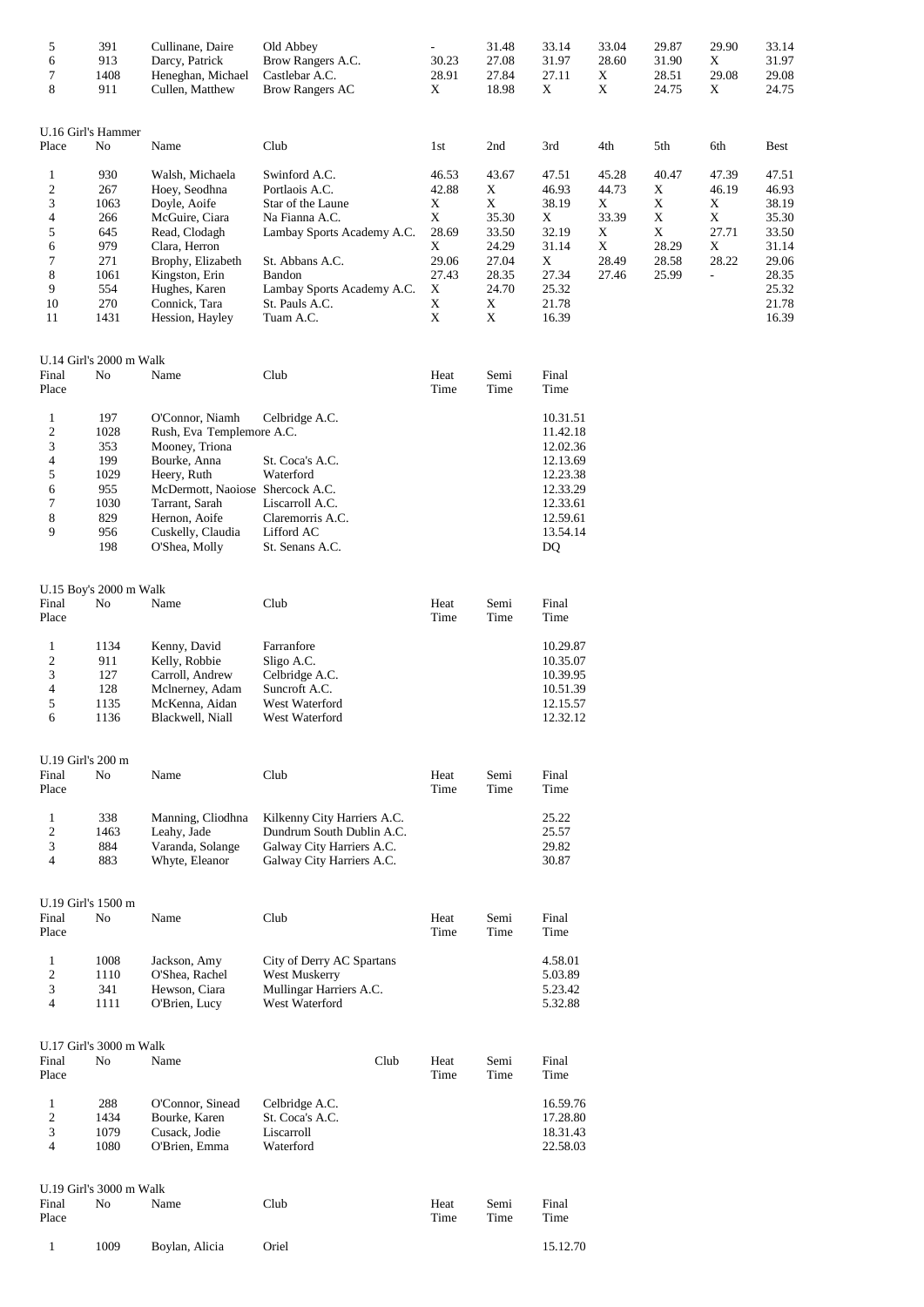| 344 | Nash. Siobhan  | St. Abbans A.C. | 16.10.35 |
|-----|----------------|-----------------|----------|
| 924 | Kiernan, marie | St. Ronans A.C. | 22.48.03 |

|                | U.19 Girl's Triple Jump |                   |                                            |       |       |       |       |       |       |       |
|----------------|-------------------------|-------------------|--------------------------------------------|-------|-------|-------|-------|-------|-------|-------|
| Place          | N <sub>0</sub>          | Name              | Club                                       | 1st   | 2nd   | 3rd   | 4th   | 5th   | 6th   | Best  |
|                | 1010                    | Dougherty, Claire | City of Derry                              | 10.60 | 10.85 | 10.80 | 10.65 | X     | X     | 10.85 |
| $\overline{2}$ | 346                     | Reynolds, Niamh   | Cushinstown A.C.                           | 10.15 | 10.08 | 9.98  | 9.95  | 9.28  | 9.71  | 10.15 |
| 3              | 669                     | Sheehan, Maeve    | Raheny Shamrock A.C.                       | 9.68  | 9.70  | 9.69  | 9.82  | X     | X     | 9.82  |
| 4              | 1011                    | Mallett. Fiona    | City of Derry                              | 9.37  | 9.44  | 9.61  | 9.56  | 9.23  | 9.06  | 9.61  |
| 5              | 350                     | McDonough, Sinead | Kilkenny City Harriers A.C.                | 9.00  | 9.10  | X     | X     | 9.24  | 9.22  | 9.24  |
|                | U.19 Girl's Javelin     |                   |                                            |       |       |       |       |       |       |       |
| Place          | N <sub>0</sub>          | Name              | Club                                       | 1st   | 2nd   | 3rd   | 4th   | 5th   | 6th   | Best  |
| -1             | 352                     | Drewitt, Mairead  | Naas A.C.                                  | 28.19 | 29.98 | 32.08 | 34.34 | 29.69 | 31.08 | 34.34 |
| $\overline{2}$ | 345                     | Dolan, Laura      |                                            | 30.09 | 32.86 | 31.86 | 31.87 | 29.61 | 32.42 | 32.86 |
| 3              | 1107                    | Morgan, Caroline  | Nenagh Olympic                             | X     | 24.07 | 27.65 | 25.64 | 23.89 | 26.81 | 27.65 |
| 4              | 1112                    | O'Brien, Faye     | Leevale                                    | 22.72 | 21.59 | 23.26 | 24.21 | 23.90 | 24.83 | 24.83 |
| 5              | 744                     |                   | McLoughlin, Hannah Clonliffe Harriers A.C. | 21.83 | 23.98 | 24.48 | 24.12 | 24.55 | 22.13 | 24.55 |
| 6              | 1274                    | Twomey, Catriona  | Kilkenny City Harriers A.C.                | 20.92 | 24.43 | 23.11 | 19.06 | 20.32 | 19.10 | 24.43 |
| 7              | 1271                    | Reynolds, Niamh   | Cushinstown A.C.                           | 19.78 | X     | 18.42 | X     | X     | X     | 19.78 |

|       | U.15 Girl's 2000 m Walk |                                  |                  |      |      |            |
|-------|-------------------------|----------------------------------|------------------|------|------|------------|
| Final | No                      | Name                             | Club             | Heat | Semi | Final      |
| Place |                         |                                  |                  | Time | Time | Time       |
|       | 227                     | Morgan, Isabel                   | St. Senans A.C.  |      |      | 11.12.68   |
| 2     | 356                     | Hayes, Fina                      | Le Cheile A.C.   |      |      | 11.18.98   |
| 3     | 1042                    | Loughnane, Angharad Marian A.C.  |                  |      |      | 11.27.09   |
| 4     | 357                     | McWey, Lauren                    | Newbridge A.C.   |      |      | 11.38.46   |
| 5     | 1043                    | O'Farrell Bond, Jade Borrisokane |                  |      |      | 12.15.11   |
| 6     | 1044                    | Jacob, Hannah                    | Waterford        |      |      | 12.24.75   |
| 7     | 831                     | macken, Susan                    | Claremorris A.C. |      |      | 13.11.34   |
|       | 943                     | O'Brien, Aoife                   | Westport A.C.    |      |      | <b>DNS</b> |
|       |                         |                                  |                  |      |      |            |

U.19 Boy's 200 m

| Wind: $-0.1$ |                |                  |                           |       |      |       |
|--------------|----------------|------------------|---------------------------|-------|------|-------|
| Final        | N <sub>0</sub> | Name             | Club                      | Heat  | Semi | Final |
| Place        |                |                  |                           | Time  | Time | Time  |
| 1            | 1218           | O'Carroll, Eoin  | Tralee Harriers A.C.      | 23.20 |      | 22.78 |
| 2            | 474            | Foley, Oisin     | Dunshaughlin A.C.         | 23.67 |      | 23.24 |
| 3            | 477            | Noctor, Keith    | St. L. O'Toole A.C.       | 23.49 |      | 23.41 |
| 4            | 1205           | White, Paul      | Nenagh Olympic            | 23.26 |      | 23.50 |
| 5            | 468            | Watkins, Ian     | Dunshaughlin AC           | 23.59 |      | 23.59 |
| 6            | 471            | Fasan, Samuel    | Dundealgan A.C.           | 23.83 |      | 24.02 |
| 7            | 821            | McElgunn, Cathal | Carrick-on-Shannon A.C.   | 24.17 |      | 24.29 |
| 8            | 1207           | Crotty, Evan     | Emerald A.C.              | 24.18 |      | 24.49 |
|              | 696            | Tyrrell, Conner  | Tallaght A.C.             | 24.88 |      |       |
|              | 731            | Deignan, David   | Clonliffe Harriers A.C.   | 25.43 |      |       |
|              | 1448           | McCaffery, Conor | <b>Glaslough Harriers</b> | 26.63 |      |       |
|              |                |                  |                           |       |      |       |

|                | U.19 Boy's 1500 m      |                   |                            |      |      |            |
|----------------|------------------------|-------------------|----------------------------|------|------|------------|
| Final          | No                     | Name              | Club                       | Heat | Semi | Final      |
| Place          |                        |                   |                            | Time | Time | Time       |
|                |                        |                   |                            |      |      |            |
| 1              | 479                    | Tully, Robert     | Star of the Sea A.C.       |      |      | 4.01.55    |
| $\overline{c}$ | 1210                   | O'Connor, Brendan | An Riocht                  |      |      | 4.02.63    |
| 3              | 1429                   | Mc Geough, James  | Sligo A.C.                 |      |      | 4.02.96    |
| $\overline{4}$ | 858                    | Greaney, Neil     | Craughwell A.C.            |      |      | 4.07.65    |
| 5              | 481                    | Kelly, Kevin      | St. Coca's A.C.            |      |      | 4.10.82    |
| 6              | 1214                   | Larkin, Kyle      | Emerald                    |      |      | 4.11.59    |
| 7              | 1209                   | Fitzmaurice, Karl | Shannon                    |      |      | 4.15.08    |
| 8              | 1215                   | Corbett, Jack     | Thurles Crokes A.C.        |      |      | 4.20.18    |
| 9              | 570                    | Allen, Sam        | Donore Harriers A.C.       |      |      | 4.27.45    |
| 10             | 619                    | Carthy, Michael   | Dundrum South Dublin A.C.  |      |      | 4.29.08    |
| 11             | 714                    | McCabe, Sean      | Tallaght A.C.              |      |      | 4.30.89    |
| 12             | 1213                   | Couch, Brendan    | Togher A.C.                |      |      | 4.34.69    |
| 13             | 760                    | Grimeslark, Dylan | Greystones & District A.C. |      |      | 4.50.96    |
|                | 482                    | Lennon, Jamie     | Greystones & District A.C. |      |      | <b>DNF</b> |
|                | 859                    | Joyce, Paul       | Craughwell A.C.            |      |      | <b>DNS</b> |
|                |                        |                   |                            |      |      |            |
|                | U.19 Boy's 3000 m Walk |                   |                            |      |      |            |
| Final          | No                     | Name              | Club                       | Heat | Semi | Final      |

| Place | 1 I V | 1.141110     | আ⊌                      | 110ac<br>Time | 50111<br>Time | 1 111 U.I<br>Time |
|-------|-------|--------------|-------------------------|---------------|---------------|-------------------|
|       | 1465  | Cleary, Ryan | Clonliffe Harriers A.C. |               |               | 23.43.67          |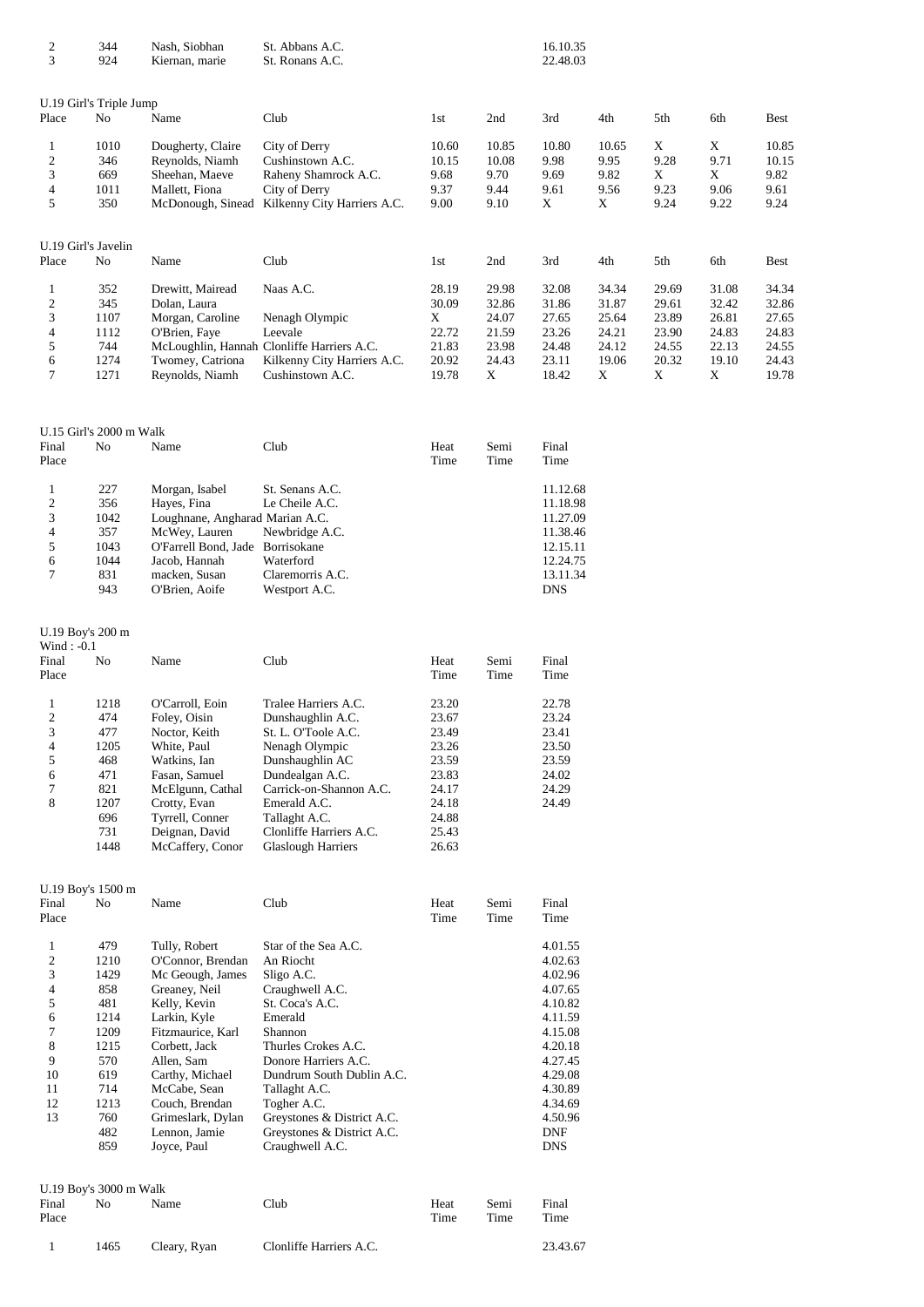| 2<br>3                                                                    | 1016<br>487                                                                                                | Bell, Patrick<br>Dunphy, Nicholas                                                                                                                                                                                                                                   | Castlebar A.C.<br>Kilkenny City Harriers A.C.                                                                                                                                                                                                                                                                     |                          |                                                                                                                                          |                              | 26.38.88<br>28.22.81                                                   |                                    |                              |                                        |                                  |      |
|---------------------------------------------------------------------------|------------------------------------------------------------------------------------------------------------|---------------------------------------------------------------------------------------------------------------------------------------------------------------------------------------------------------------------------------------------------------------------|-------------------------------------------------------------------------------------------------------------------------------------------------------------------------------------------------------------------------------------------------------------------------------------------------------------------|--------------------------|------------------------------------------------------------------------------------------------------------------------------------------|------------------------------|------------------------------------------------------------------------|------------------------------------|------------------------------|----------------------------------------|----------------------------------|------|
| Final<br>Place                                                            | U.17 Boy's 3000 m Walk<br>No                                                                               | Name                                                                                                                                                                                                                                                                | Club                                                                                                                                                                                                                                                                                                              |                          | Heat<br>Time                                                                                                                             | Semi<br>Time                 | Final<br>Time                                                          |                                    |                              |                                        |                                  |      |
| $\mathbf{1}$<br>$\sqrt{2}$<br>3                                           | 1177<br>1178<br>1471<br>416                                                                                | Egan, Aaron<br>Tobin, Anthony<br>Bell, Andrew<br>Murphy, Nathan                                                                                                                                                                                                     | Clonmel A.C.<br>Clonmel A.C.<br>Castlebar A.C.<br>St. Coca's A.C.                                                                                                                                                                                                                                                 |                          |                                                                                                                                          |                              | 14.34.83<br>14.23.49<br>14.50.75<br>DQ                                 |                                    |                              |                                        |                                  |      |
| Place                                                                     | U.19 Boy's Long Jump<br>No                                                                                 | Name                                                                                                                                                                                                                                                                | Club                                                                                                                                                                                                                                                                                                              |                          | 1st                                                                                                                                      | 2nd                          | 3rd                                                                    | 4th                                | 5th                          | 6th                                    | Best                             |      |
| 1                                                                         | 1218                                                                                                       | O'Carroll, Eoin                                                                                                                                                                                                                                                     | <b>Tralee Harriers</b>                                                                                                                                                                                                                                                                                            |                          | 4.56                                                                                                                                     | 6.41                         | 6.59                                                                   | 6.65                               | 6.73                         | 6.59                                   | 6.73                             |      |
| 2                                                                         | 469                                                                                                        | Nolan, Colin                                                                                                                                                                                                                                                        | Enniscorthy A.C.                                                                                                                                                                                                                                                                                                  |                          | $+0.6$<br>6.15                                                                                                                           | $-2.0$<br>5.87               | $+2.4$<br>6.29                                                         | $+2.2$<br>6.07                     | $-1.3$<br>6.28               | $-2.0$<br>X                            | $-1.3$<br>6.29                   |      |
| 3                                                                         | 471                                                                                                        | Fasan, Samuel                                                                                                                                                                                                                                                       | Dundealgan A.C.                                                                                                                                                                                                                                                                                                   |                          | $-1.6$<br>5.75                                                                                                                           | $-1.9$<br>5.86               | $+1.1$<br>6.00                                                         | $-0.4$<br>6.15                     | $+0.4$<br>6.08               | $-2.1$<br>6.16                         | $+1.1$<br>6.16                   |      |
| 4                                                                         | 1217                                                                                                       | Finnerty, Dan                                                                                                                                                                                                                                                       | Nenagh Olympic                                                                                                                                                                                                                                                                                                    |                          | $-0.5$<br>$\mathbf X$                                                                                                                    | $-1.2$<br>5.58               | $+1.0$<br>X                                                            | $+1.6$<br>5.79                     | $+0.0$<br>X                  | $-1.8$<br>5.79                         | $-1.8$<br>5.79                   |      |
| 5                                                                         | 895                                                                                                        | Schulte, Janic                                                                                                                                                                                                                                                      | Loughrea A.C.                                                                                                                                                                                                                                                                                                     |                          | 5.32<br>$-0.8$                                                                                                                           | $-0.8$<br>5.54<br>$-2.0$     | 5.48<br>$+2.1$                                                         | $+0.5$<br>5.18<br>$-0.7$           | 5.18<br>$+1.5$               | $-2.4$<br>5.18<br>$-2.0$               | $-2.4$<br>5.54<br>$-2.0$         |      |
|                                                                           | U.19 Boy's Hammer                                                                                          |                                                                                                                                                                                                                                                                     |                                                                                                                                                                                                                                                                                                                   |                          |                                                                                                                                          |                              |                                                                        |                                    |                              |                                        |                                  |      |
| Place                                                                     | No                                                                                                         | Name                                                                                                                                                                                                                                                                | Club                                                                                                                                                                                                                                                                                                              |                          | 1st                                                                                                                                      | 2nd                          | 3rd                                                                    | 4th                                | 5th                          | 6th                                    | Best                             |      |
| 1<br>$\boldsymbol{2}$<br>3<br>$\overline{4}$                              | 488<br>689<br>799<br>1224                                                                                  | Hanlon, Michael<br>Hoban, Brian<br>Matthews, Sam<br>Tierney, Mark                                                                                                                                                                                                   | Dunboyne A.C.<br>Raheny Shamrock A.C.<br>Lagan Valley AC<br>Nenagh Olympic                                                                                                                                                                                                                                        |                          | 60.20<br>44.99<br>44.11<br>$\mathbf X$                                                                                                   | 55.76<br>46.63<br>42.48<br>X | 59.73<br>41.91<br>43.24<br>27.92                                       | X<br>43.24<br>$\mathbf X$<br>31.87 | 58.98<br>X<br>43.82<br>39.05 | 57.93<br>42.90<br>44.48<br>$\mathbf X$ | 60.20<br>46.63<br>44.48<br>39.05 |      |
| Place                                                                     | U.19 Girl's High Jump<br>No                                                                                | Name                                                                                                                                                                                                                                                                | Club                                                                                                                                                                                                                                                                                                              |                          | 1.40                                                                                                                                     | 1.45                         | 1.50                                                                   | 1.55                               | 1.60                         | 1.63                                   |                                  |      |
| 1<br>$\overline{\mathbf{c}}$<br>$\overline{c}$                            | 337<br>349<br>350                                                                                          | Fleischer, Vivian<br>Twomey, Catriona<br>McDonough, Sinead Kilkenny City Harriers A.C.                                                                                                                                                                              | Celbridge A.C.<br>Kilkenny City Harriers A.C.                                                                                                                                                                                                                                                                     |                          | $\mathbf{O}$<br>$\mathbf{O}$<br>O                                                                                                        | O<br>$\mathbf O$<br>O        | O<br>O<br>O                                                            | O<br><b>XXX</b><br>XXX             | <b>XXO</b>                   | <b>XXX</b>                             |                                  |      |
| Place                                                                     | U.19 Boy's High Jump<br>No                                                                                 | Name                                                                                                                                                                                                                                                                | Club                                                                                                                                                                                                                                                                                                              | 1.70                     | 1.75                                                                                                                                     | 1.80                         | 1.85                                                                   | 1.90                               | 1.95                         | 2.00                                   | 2.05                             | 2.08 |
| 1                                                                         | 1280                                                                                                       | Murtagh, Jamie                                                                                                                                                                                                                                                      | St. Andrews A.C.                                                                                                                                                                                                                                                                                                  |                          |                                                                                                                                          |                              | $\mathcal{O}$                                                          | $\mathcal{O}$                      | $\mathcal{O}$                | XO                                     | XO                               | XXX  |
| Place                                                                     | No                                                                                                         | Name                                                                                                                                                                                                                                                                | Club                                                                                                                                                                                                                                                                                                              | 1.55                     | 1.60                                                                                                                                     | 1.65                         | 1.70                                                                   | 1.75                               | 1.80                         |                                        |                                  |      |
| 2                                                                         | 1221                                                                                                       | Hennessy, Tom                                                                                                                                                                                                                                                       | Nenagh Olympic                                                                                                                                                                                                                                                                                                    | $\mathbf{O}$             | $\mathbf{O}$                                                                                                                             | $\mathcal{O}$                | $\mathcal{O}$                                                          | $\mathbf{O}$                       | <b>XXX</b>                   |                                        |                                  |      |
| 3                                                                         | 1279                                                                                                       | Nolan, Colin                                                                                                                                                                                                                                                        | Enniscorthy A.C.                                                                                                                                                                                                                                                                                                  | $\overline{\phantom{a}}$ | $\mathbf{O}$                                                                                                                             | XXO                          | $\overline{\phantom{a}}$                                               | $\mathbf{O}$                       | <b>XXX</b>                   |                                        |                                  |      |
|                                                                           | 9477                                                                                                       | Moran, Oscar                                                                                                                                                                                                                                                        | Crusaders A.C.                                                                                                                                                                                                                                                                                                    | $\mathbf{O}$             | XO                                                                                                                                       | XO                           | ${\rm O}$                                                              | $\mathbf{XXX}$                     |                              |                                        |                                  |      |
|                                                                           |                                                                                                            |                                                                                                                                                                                                                                                                     |                                                                                                                                                                                                                                                                                                                   |                          |                                                                                                                                          |                              |                                                                        |                                    |                              |                                        |                                  |      |
| Wind: $+0.7$                                                              | U.15 Girl's 200 m                                                                                          |                                                                                                                                                                                                                                                                     |                                                                                                                                                                                                                                                                                                                   |                          |                                                                                                                                          |                              |                                                                        |                                    |                              |                                        |                                  |      |
| Final<br>Place                                                            | No                                                                                                         | Name                                                                                                                                                                                                                                                                | Club                                                                                                                                                                                                                                                                                                              |                          | Heat<br>Time                                                                                                                             | Semi<br>Time                 | Final<br>Time                                                          |                                    |                              |                                        |                                  |      |
| $\mathbf{1}$<br>$\overline{c}$<br>3<br>$\overline{\mathcal{A}}$<br>5<br>8 | 218<br>1035<br>219<br>588<br>220<br>968<br>845<br>1034<br>1036<br>213<br>589<br>966<br>865<br>1037<br>1410 | Akpe-Mose, Gina<br>Ryan, Lauren<br>Darby, Emma<br>Torrans, Sarah<br>O'Toole, Ellie<br>Smyth, Emma<br>Duggan, Michelle<br>Neville, Ciara<br>Bernard, Kate<br>Aspel, Lisa<br>Gowing, Niamh<br>Boyle, Janine<br>Mc Donnell, Sarah<br>McDonnell, Roisin<br>Lee, Shannon | <b>BLackrock A.C. Louth</b><br>Dooneen 26.18<br>Tullamore Harriers A.C.<br>Dundrum South Dublin A.C.<br>Newbridge A.C.<br>East Down AC<br>Craughwell A.C.<br>Emerald<br>Bandon<br>Crookstown Millview A.C.<br>Dundrum South Dublin A.C.<br>Finn Valley AC<br>Galway City Harriers A.C.<br>Leevale<br>Athenry A.C. |                          | 25.93<br>26.03<br>26.41<br>26.86<br>26.77<br>27.08<br>27.01<br>27.03<br>26.82<br>27.26<br>27.27<br>27.35<br>27.45<br>27.67<br><b>DNS</b> |                              | 25.53<br>26.62<br>26.93<br>26.97<br>27.91<br><b>DNS</b><br>${\rm DNS}$ |                                    |                              |                                        |                                  |      |
|                                                                           | U.14 Boy's 200 m                                                                                           |                                                                                                                                                                                                                                                                     |                                                                                                                                                                                                                                                                                                                   |                          |                                                                                                                                          |                              |                                                                        |                                    |                              |                                        |                                  |      |
| Wind: $+1.0$<br>Final                                                     | No                                                                                                         | Name                                                                                                                                                                                                                                                                | Club                                                                                                                                                                                                                                                                                                              |                          | Heat                                                                                                                                     | Semi                         | Final                                                                  |                                    |                              |                                        |                                  |      |
|                                                                           |                                                                                                            |                                                                                                                                                                                                                                                                     |                                                                                                                                                                                                                                                                                                                   |                          |                                                                                                                                          |                              |                                                                        |                                    |                              |                                        |                                  |      |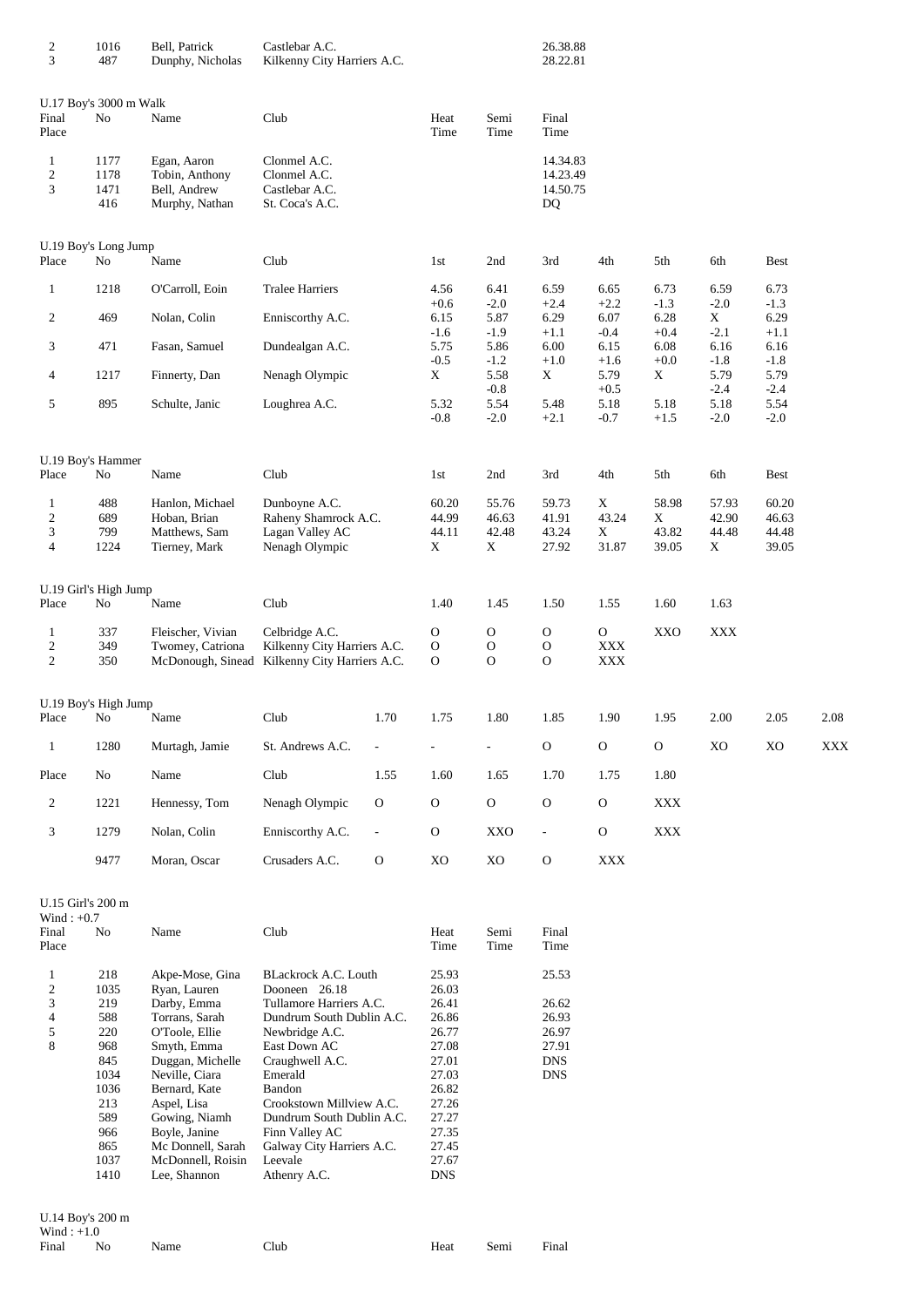| $\mathbf{1}$<br>$\overline{c}$<br>3<br>4<br>5<br>6<br>7<br>8 | 1113<br>584<br>866<br>88<br>1115<br>585<br>$\overline{2}$<br>16<br>89<br>$\mathbf{1}$<br>87<br>1114<br>586<br>3<br>14 | Odobote, Tony<br>Sexton, Aaron<br>Morgan, Ciaran<br>Milner, Mark<br>Ryan, David<br>Mulholland, Bradley<br>Abidon, Kaladay<br>Hallinan, Eoin<br>McMahon, Conor<br>Carey, Max<br>Hayden, Jack<br>Monagle, Shane<br>McGinley, Conor<br>Jennings, James | Ennis Track<br>North Down AC<br>Bohermeen AC<br>Tullamore Harriers A.C.<br>Moycarkey Coolcroo<br>City of Lisburn AC<br>Donore Harriers A.C.<br>Tireragh A.C.<br>Ardee & District A.C.<br>Donore Harriers A.C.<br>Menapians AC<br>Tramore<br>Lifford AC<br>Finnegan Murphy, Joseph Dublin Striders A.C.<br>Claremorris A.C. | 25.90<br>26.30<br>26.09<br>26.60<br>26.40<br>26.54<br>27.03<br>27.18<br>26.85<br>27.15<br>27.18<br>27.72<br>28.35<br>28.40<br>28.42 |              | 25.44<br>25.62<br>26.03<br>26.33<br>26.38<br>25.62<br>26.92<br>27.58 |
|--------------------------------------------------------------|-----------------------------------------------------------------------------------------------------------------------|-----------------------------------------------------------------------------------------------------------------------------------------------------------------------------------------------------------------------------------------------------|----------------------------------------------------------------------------------------------------------------------------------------------------------------------------------------------------------------------------------------------------------------------------------------------------------------------------|-------------------------------------------------------------------------------------------------------------------------------------|--------------|----------------------------------------------------------------------|
|                                                              | U.15 Boy's 200 m                                                                                                      |                                                                                                                                                                                                                                                     |                                                                                                                                                                                                                                                                                                                            |                                                                                                                                     |              |                                                                      |
| $Wind : +1.1$                                                |                                                                                                                       |                                                                                                                                                                                                                                                     |                                                                                                                                                                                                                                                                                                                            |                                                                                                                                     |              |                                                                      |
| Final<br>Place                                               | No                                                                                                                    | Name                                                                                                                                                                                                                                                | Club                                                                                                                                                                                                                                                                                                                       | Heat<br>Time                                                                                                                        | Semi<br>Time | Final<br>Time                                                        |
|                                                              |                                                                                                                       |                                                                                                                                                                                                                                                     |                                                                                                                                                                                                                                                                                                                            |                                                                                                                                     |              |                                                                      |
| $\mathbf{1}$<br>$\overline{c}$                               | 1126<br>117                                                                                                           | Ryan, Daniel<br>McDonald, David                                                                                                                                                                                                                     | Moycarkey Coolcroo<br>Menapians A.C.                                                                                                                                                                                                                                                                                       | 24.52<br>24.09                                                                                                                      |              | 24.02<br>24.36                                                       |
| 3                                                            | 1051                                                                                                                  | Edodo, Shola                                                                                                                                                                                                                                        | Templeogue A.C.                                                                                                                                                                                                                                                                                                            | 24.48                                                                                                                               |              | 24.37                                                                |
| 4                                                            | 119                                                                                                                   | Hetherington, Jack                                                                                                                                                                                                                                  | Dunshaughlin A.C.                                                                                                                                                                                                                                                                                                          | 24.70                                                                                                                               |              | 24.63                                                                |
| 5                                                            | 1127                                                                                                                  | O'Driscoll, Conor                                                                                                                                                                                                                                   | Leevale                                                                                                                                                                                                                                                                                                                    | 25.15                                                                                                                               |              | 25.15                                                                |
| 6                                                            | 747                                                                                                                   | Redmond, Darren                                                                                                                                                                                                                                     | Clonliffe Harriers A.C.                                                                                                                                                                                                                                                                                                    | 24.86                                                                                                                               |              | 25.20                                                                |
| 7                                                            | 120                                                                                                                   | McKenna, Jonathan                                                                                                                                                                                                                                   | Crookstown Millview A.C.                                                                                                                                                                                                                                                                                                   | 25.31                                                                                                                               |              | 25.34                                                                |
| 8                                                            | 798                                                                                                                   | Doherty, Scott                                                                                                                                                                                                                                      | Ballymena & Antrim A.C.                                                                                                                                                                                                                                                                                                    | 25.43                                                                                                                               |              | 25.92                                                                |
|                                                              | 862<br>864                                                                                                            | Faherty, Oisin<br>Dempsey, jack                                                                                                                                                                                                                     | Galway City Harriers A.C.<br>Galway City Harriers A.C.                                                                                                                                                                                                                                                                     | 25.48<br>25.68                                                                                                                      |              |                                                                      |
|                                                              | 1128                                                                                                                  | O'Brien, Cathal                                                                                                                                                                                                                                     | Ennis Track                                                                                                                                                                                                                                                                                                                | 25.73                                                                                                                               |              |                                                                      |
|                                                              | 763                                                                                                                   | Doherty, Joseph                                                                                                                                                                                                                                     | Letterkenny                                                                                                                                                                                                                                                                                                                | 27.47                                                                                                                               |              |                                                                      |
|                                                              | 1451                                                                                                                  | Goggin, Stephen                                                                                                                                                                                                                                     | Leevale                                                                                                                                                                                                                                                                                                                    | <b>DNF</b>                                                                                                                          |              |                                                                      |
| Final<br>Place                                               | U.15 Girl's 1500 m<br>No                                                                                              | Name                                                                                                                                                                                                                                                | Club                                                                                                                                                                                                                                                                                                                       | Heat<br>Time                                                                                                                        | Semi<br>Time | Final<br>Time                                                        |
| $\mathbf{1}$                                                 | 1038                                                                                                                  | Cotter, Stephanie                                                                                                                                                                                                                                   | West Muskerry                                                                                                                                                                                                                                                                                                              |                                                                                                                                     |              | 5.03.61                                                              |
| $\mathfrak{2}$                                               | 221                                                                                                                   | Ward, Laura                                                                                                                                                                                                                                         | St. L. O'Toole A.C.                                                                                                                                                                                                                                                                                                        |                                                                                                                                     |              | 5.04.26                                                              |
| 3                                                            | 223                                                                                                                   | O'Connor, Annie                                                                                                                                                                                                                                     | Kilkenny City Harriers A.C.                                                                                                                                                                                                                                                                                                |                                                                                                                                     |              | 5.05.65                                                              |
| $\overline{4}$                                               | 1040                                                                                                                  | Kelly, Aisling                                                                                                                                                                                                                                      | St.Johns                                                                                                                                                                                                                                                                                                                   |                                                                                                                                     |              | 5.07.99                                                              |
| 5                                                            | 592                                                                                                                   | Carey, Niamh                                                                                                                                                                                                                                        | Dundrum South Dublin A.C.                                                                                                                                                                                                                                                                                                  |                                                                                                                                     |              | 5.10.86                                                              |
| 6                                                            | 226                                                                                                                   | Bate, Alanna                                                                                                                                                                                                                                        | Mullingar Harriers A.C.                                                                                                                                                                                                                                                                                                    |                                                                                                                                     |              | 5.12.07                                                              |
| 7                                                            | 926                                                                                                                   | Hynes, Alice                                                                                                                                                                                                                                        | Swinford A.C.                                                                                                                                                                                                                                                                                                              |                                                                                                                                     |              | 5.14.33                                                              |
| 8<br>9                                                       | 964<br>222                                                                                                            | McHugh, Aoibhinn<br>O'Donovan, Eva                                                                                                                                                                                                                  | Finn Valley<br>Navan A.C.                                                                                                                                                                                                                                                                                                  |                                                                                                                                     |              | 5.15.62<br>5.15.98                                                   |
| 10                                                           | 591                                                                                                                   | King, Aisling                                                                                                                                                                                                                                       | Dundrum South Dublin A.C.                                                                                                                                                                                                                                                                                                  |                                                                                                                                     |              | 5.16.71                                                              |
| 11                                                           | 844                                                                                                                   | Walsh, Dearbhaile                                                                                                                                                                                                                                   | Craughwell A.C.                                                                                                                                                                                                                                                                                                            |                                                                                                                                     |              | 5.21.92                                                              |
| 12                                                           | 943                                                                                                                   | O'Brien, Aoife                                                                                                                                                                                                                                      | Westport A.C.                                                                                                                                                                                                                                                                                                              |                                                                                                                                     |              | 5.34.87                                                              |
| 13                                                           | 1410                                                                                                                  | Lee, Shannon                                                                                                                                                                                                                                        | Athenry A.C.                                                                                                                                                                                                                                                                                                               |                                                                                                                                     |              | 5.41.55                                                              |
| 14                                                           | 713                                                                                                                   | Jordan, Ciara                                                                                                                                                                                                                                       | Tallaght A.C.                                                                                                                                                                                                                                                                                                              |                                                                                                                                     |              | 5.58.82                                                              |
|                                                              | U.14 Boy's 1500 m                                                                                                     |                                                                                                                                                                                                                                                     |                                                                                                                                                                                                                                                                                                                            |                                                                                                                                     |              |                                                                      |
| Final                                                        | No                                                                                                                    | Name                                                                                                                                                                                                                                                | Club                                                                                                                                                                                                                                                                                                                       | Heat                                                                                                                                | Semi         | Final                                                                |
| Place                                                        |                                                                                                                       |                                                                                                                                                                                                                                                     |                                                                                                                                                                                                                                                                                                                            | Time                                                                                                                                | Time         | Time                                                                 |
| $\mathbf{1}$                                                 | 588                                                                                                                   | McGlynn, Aaron                                                                                                                                                                                                                                      | Finn Valley AC                                                                                                                                                                                                                                                                                                             |                                                                                                                                     |              | 4.34.0                                                               |
| $\mathfrak{2}$                                               | 5                                                                                                                     | Keaney, Eoghan                                                                                                                                                                                                                                      | Tallaght A.C.                                                                                                                                                                                                                                                                                                              |                                                                                                                                     |              | 4.34.6                                                               |
| 3                                                            | 93                                                                                                                    | O'Gibne, Ruarcan                                                                                                                                                                                                                                    | Boyne A.C.                                                                                                                                                                                                                                                                                                                 |                                                                                                                                     |              | 4.39.3                                                               |
| 4                                                            | 841                                                                                                                   | Lyons, Oisin                                                                                                                                                                                                                                        | Craughwell A.C.                                                                                                                                                                                                                                                                                                            |                                                                                                                                     |              | 4.42.8                                                               |
| 5                                                            | 1118                                                                                                                  | O'Donovan, Alan                                                                                                                                                                                                                                     | Riverstick Kinsale                                                                                                                                                                                                                                                                                                         |                                                                                                                                     |              | 4.45.2                                                               |
| 6<br>7                                                       | 1120<br>1119                                                                                                          | McElhinney, Darragh Bantry A.C.<br>Fallon, Jack                                                                                                                                                                                                     | Mocarkey Coolcroo                                                                                                                                                                                                                                                                                                          |                                                                                                                                     |              | 4.46.0<br>4.49.2                                                     |
| 8                                                            | 590                                                                                                                   | McElwaine, Charlie                                                                                                                                                                                                                                  | Lifford AC                                                                                                                                                                                                                                                                                                                 |                                                                                                                                     |              | 4.51.0                                                               |
| 9                                                            | 871                                                                                                                   | McHugh, Conor                                                                                                                                                                                                                                       | Mullingar Harriers A.C.                                                                                                                                                                                                                                                                                                    |                                                                                                                                     |              | 4.51.5                                                               |
| 10                                                           | 1117                                                                                                                  | Cotter, Liam                                                                                                                                                                                                                                        | Bantry A.C.                                                                                                                                                                                                                                                                                                                |                                                                                                                                     |              | 4.58.1                                                               |
| 11                                                           | 6                                                                                                                     | Duffy, Christopher                                                                                                                                                                                                                                  | Tallaght A.C.                                                                                                                                                                                                                                                                                                              |                                                                                                                                     |              | 4.59.8                                                               |
| 12                                                           | 921                                                                                                                   | Mulvihill, Dara                                                                                                                                                                                                                                     | St. Ronans A.C.                                                                                                                                                                                                                                                                                                            |                                                                                                                                     |              | 5.04.0                                                               |
| 13                                                           | 583                                                                                                                   | O'Reilly, Ciaran                                                                                                                                                                                                                                    | Annalee A.C.                                                                                                                                                                                                                                                                                                               |                                                                                                                                     |              | 5.05.6                                                               |
| 14                                                           | 870                                                                                                                   | Fitzpatrick, Adam                                                                                                                                                                                                                                   | Kilkenny City Harriers A.C.                                                                                                                                                                                                                                                                                                |                                                                                                                                     |              | 5.35.5                                                               |
|                                                              | U.15 Boy's 1500 m                                                                                                     |                                                                                                                                                                                                                                                     |                                                                                                                                                                                                                                                                                                                            |                                                                                                                                     |              |                                                                      |
| Final                                                        | No                                                                                                                    | Name                                                                                                                                                                                                                                                | Club                                                                                                                                                                                                                                                                                                                       | Heat                                                                                                                                | Semi         | Final                                                                |
| Place                                                        |                                                                                                                       |                                                                                                                                                                                                                                                     |                                                                                                                                                                                                                                                                                                                            | Time                                                                                                                                | Time         | Time                                                                 |
|                                                              |                                                                                                                       |                                                                                                                                                                                                                                                     |                                                                                                                                                                                                                                                                                                                            |                                                                                                                                     |              |                                                                      |

Place Time Time Time Time Time

|     | McGrath, Kevin                | Bohermeen A.C. | 4.18.83 |
|-----|-------------------------------|----------------|---------|
| 125 | Monaghan, Alan Bohermeen A.C. |                | 4.21.64 |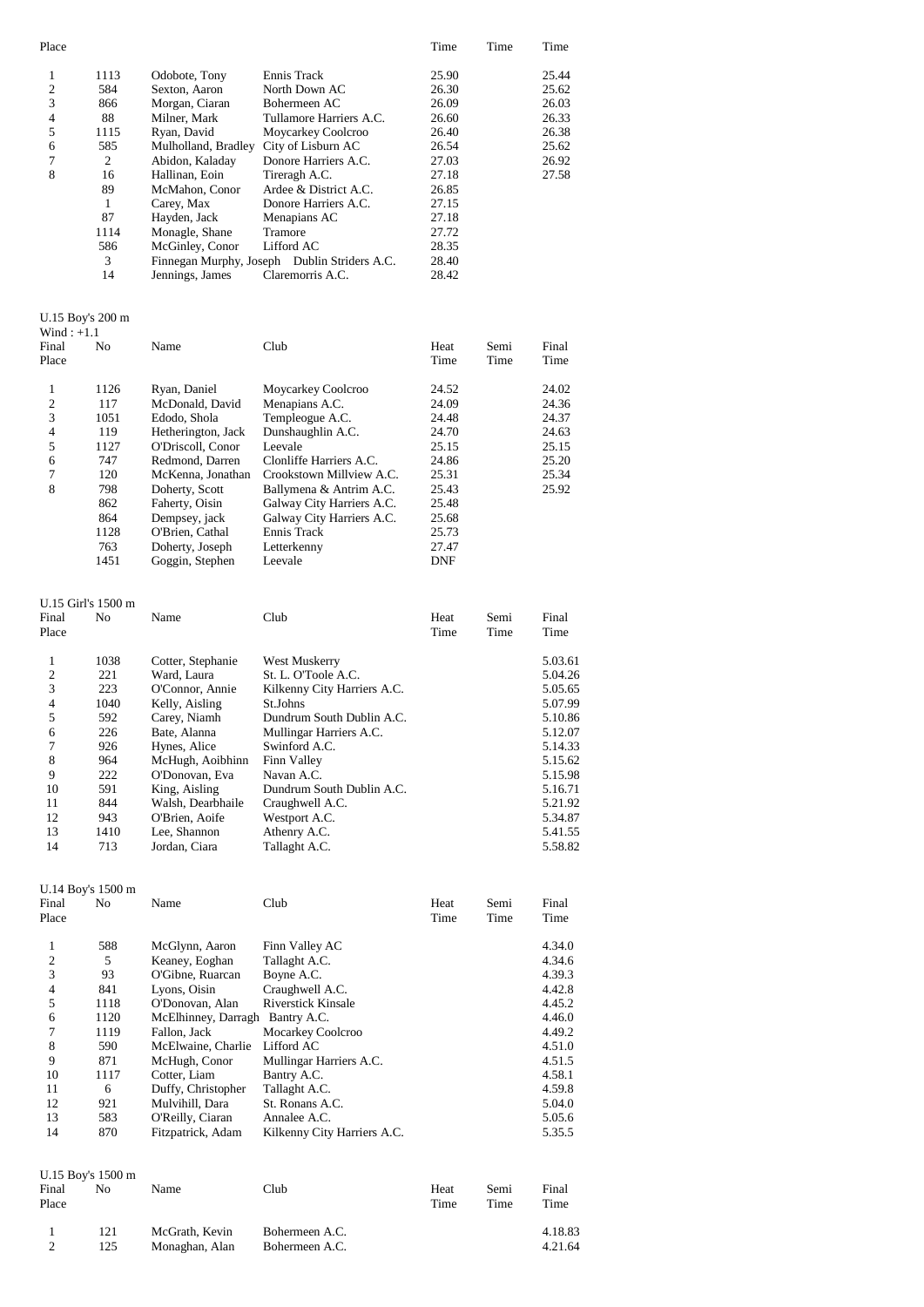| 3<br>4<br>5<br>6<br>7<br>$\,$ 8 $\,$<br>9<br>10<br>11<br>12<br>13<br>14 | 605<br>611<br>1304<br>953<br>1132<br>123<br>126<br>1131<br>522<br>808<br>711<br>897 | Conlon, Christy<br>McCann, Eoin<br>O'Looney, Eoin<br>Mc Niff, Patrick<br>Power, Michael<br>Crowley, Robert<br>Maher, Paddy<br>Maher, Stephen<br>Finn, Daragh<br>Harper, Roddy<br>Dervan, Cathal<br>Kelly, Daragh | <b>Beechmount Harriers</b><br>St.Malachys<br>Kilmurray/Ibrick/N.Clare A.C.<br>Banbridge A.C.<br>West Waterford A.C.<br>St. L. O'Toole A.C.<br>Dunshaughlin A.C.<br>Ennis Track<br>Celtic A.C.<br>Aughagower A.C.<br>Tallaght A.C.<br>North Sligo A.C. |              |              | 4.23.20<br>4.25.72<br>4.29.35<br>4.32.96<br>4.34.86<br>4.35.61<br>4.35.71<br>4.40.71<br>4.48.76<br>4.51.80<br>4.01.45<br>5.02.65 |
|-------------------------------------------------------------------------|-------------------------------------------------------------------------------------|------------------------------------------------------------------------------------------------------------------------------------------------------------------------------------------------------------------|-------------------------------------------------------------------------------------------------------------------------------------------------------------------------------------------------------------------------------------------------------|--------------|--------------|----------------------------------------------------------------------------------------------------------------------------------|
| Final<br>Place                                                          | U.14 Boy's 2000 m Walk<br>No                                                        | Name                                                                                                                                                                                                             | Club                                                                                                                                                                                                                                                  | Heat<br>Time | Semi<br>Time | Final<br>Time                                                                                                                    |
| 1<br>$\overline{c}$<br>3                                                | 1418<br>874<br>96                                                                   | McMahon, Gearoid<br>Sheridan, Thomas<br>Hanlon, Joseph                                                                                                                                                           | Shannon A.C.<br>St. Senans(Kilkenny) A.C.<br>Taghmon A.C.                                                                                                                                                                                             |              |              | 10.48.96<br>13.40.49<br>14.04.27                                                                                                 |
|                                                                         | U.16 Girl's 2000 m Walk                                                             |                                                                                                                                                                                                                  |                                                                                                                                                                                                                                                       |              |              |                                                                                                                                  |
| Final<br>Place                                                          | No                                                                                  | Name                                                                                                                                                                                                             | Club                                                                                                                                                                                                                                                  | Heat<br>Time | Semi<br>Time | Final<br>Time                                                                                                                    |
| 1                                                                       | 952                                                                                 | Beirne, Dearbhaile                                                                                                                                                                                               | Mohill A.C.                                                                                                                                                                                                                                           |              |              | 10.09.78                                                                                                                         |
| $\sqrt{2}$<br>3                                                         | 257                                                                                 | Glennon, Rachel<br>Delahunt, Orlaith                                                                                                                                                                             | Mullingar Harriers A.C.                                                                                                                                                                                                                               |              |              | 10.17.46                                                                                                                         |
| 4                                                                       | 1441<br>929                                                                         | Tierney, Anna                                                                                                                                                                                                    | Sligo A.C.<br>Swinford A.C.                                                                                                                                                                                                                           |              |              | 10.38.10<br>11.17.74                                                                                                             |
| 5                                                                       | 258                                                                                 | Dolan, Isabel                                                                                                                                                                                                    | Suncroft A.C.                                                                                                                                                                                                                                         |              |              | 11.47.68                                                                                                                         |
| 6                                                                       | 974                                                                                 | Bradley, Lisa                                                                                                                                                                                                    | City of Derry                                                                                                                                                                                                                                         |              |              | 12.28.52                                                                                                                         |
|                                                                         | U.16 Boy's 3000 m Walk                                                              |                                                                                                                                                                                                                  |                                                                                                                                                                                                                                                       |              |              |                                                                                                                                  |
| Final<br>Place                                                          | No                                                                                  | Name                                                                                                                                                                                                             | Club                                                                                                                                                                                                                                                  | Heat<br>Time | Semi<br>Time | Final<br>Time                                                                                                                    |
|                                                                         |                                                                                     |                                                                                                                                                                                                                  |                                                                                                                                                                                                                                                       |              |              |                                                                                                                                  |
| 1                                                                       | 940                                                                                 | Mooney, Joseph                                                                                                                                                                                                   | Adamstown A.C.                                                                                                                                                                                                                                        |              |              | 16.34.88                                                                                                                         |
| 2<br>3                                                                  | 637<br>1301                                                                         | Byrne, Jordan<br>Hosseny, Greg                                                                                                                                                                                   | Finn Valley<br>Clonliffe Harriers A.C.                                                                                                                                                                                                                |              |              | 18.42.34<br>19.04.04                                                                                                             |
|                                                                         |                                                                                     |                                                                                                                                                                                                                  |                                                                                                                                                                                                                                                       |              |              |                                                                                                                                  |
|                                                                         | U.18 Girl's 3000 m Walk                                                             |                                                                                                                                                                                                                  |                                                                                                                                                                                                                                                       |              |              |                                                                                                                                  |
| Final<br>Place                                                          | N <sub>0</sub>                                                                      | Name                                                                                                                                                                                                             | Club                                                                                                                                                                                                                                                  | Heat<br>Time | Semi<br>Time | Final<br>Time                                                                                                                    |
|                                                                         |                                                                                     |                                                                                                                                                                                                                  |                                                                                                                                                                                                                                                       |              |              |                                                                                                                                  |
| 1<br>$\overline{\mathbf{c}}$                                            | 323<br>816                                                                          | Glennon, Edel<br>Burke, Veronica                                                                                                                                                                                 | Mullingar Harriers A.C.<br>Ballinasloe A.C.                                                                                                                                                                                                           |              |              | 15.34.10<br>15.41.86                                                                                                             |
| 3                                                                       | 1103                                                                                | Crosbie, Micheala                                                                                                                                                                                                | Clonmel A.C.                                                                                                                                                                                                                                          |              |              | 18.15.32                                                                                                                         |
| $\overline{4}$                                                          | 1104                                                                                | Dwyer, Alxy                                                                                                                                                                                                      | Clonmel A.C.                                                                                                                                                                                                                                          |              |              | 18.32.15                                                                                                                         |
| 5                                                                       | 1102                                                                                | Ryan, Sarah                                                                                                                                                                                                      | Templemore A.C.                                                                                                                                                                                                                                       |              |              | 19.00.83                                                                                                                         |
| 6                                                                       | 324                                                                                 | Carey, Ruth                                                                                                                                                                                                      | Kilkenny City Harriers A.C.                                                                                                                                                                                                                           |              |              | 23.15.66                                                                                                                         |
|                                                                         | U.16 Girl's 1500 m                                                                  |                                                                                                                                                                                                                  |                                                                                                                                                                                                                                                       |              |              |                                                                                                                                  |
| Final                                                                   | No                                                                                  | Name                                                                                                                                                                                                             | Club                                                                                                                                                                                                                                                  | Heat         | Semi         | Final                                                                                                                            |
| Place                                                                   |                                                                                     |                                                                                                                                                                                                                  |                                                                                                                                                                                                                                                       | Time         | Time         | Time                                                                                                                             |
| 1                                                                       | 1401                                                                                | Power, Nadia                                                                                                                                                                                                     | Templeogue A.C.                                                                                                                                                                                                                                       |              |              | 4.42.03                                                                                                                          |
| $\boldsymbol{2}$                                                        | 833                                                                                 | Joyce, Aisling                                                                                                                                                                                                   | Claremorris A.C.                                                                                                                                                                                                                                      |              |              | 4.57.06                                                                                                                          |
| 3                                                                       | 1058                                                                                | Everard, Fiona                                                                                                                                                                                                   | Bandon A.C.                                                                                                                                                                                                                                           |              |              | 4.58.80                                                                                                                          |
| 4                                                                       | 659                                                                                 | Pierce, Rhona                                                                                                                                                                                                    | Skerries A.C.                                                                                                                                                                                                                                         |              |              | 4.59.35                                                                                                                          |
| 5<br>6                                                                  | 1057<br>972                                                                         | Hamilton, Aoife<br>Gardiner, Laura                                                                                                                                                                               | West Waterford<br>East Down AC                                                                                                                                                                                                                        |              |              | 5.02.84<br>5.11.93                                                                                                               |
| $\tau$                                                                  | 254                                                                                 | Todd, CaraTullamore Harriers A.C.                                                                                                                                                                                |                                                                                                                                                                                                                                                       |              |              | 5.15.27                                                                                                                          |
| 8                                                                       | 253                                                                                 | Whitelaw, Laura                                                                                                                                                                                                  | Mullingar Harriers A.C.                                                                                                                                                                                                                               |              |              | 5.15.39                                                                                                                          |
| 8                                                                       | 662                                                                                 | Corry, Niamh                                                                                                                                                                                                     | Raheny Shamrock A.C.                                                                                                                                                                                                                                  |              |              | 5.15.39                                                                                                                          |
| 10<br>11                                                                | 255<br>256                                                                          | Deegan, Averil<br>Stack, Louise                                                                                                                                                                                  | Ballyroan, Abbeyleix & Dist. AC<br>Portlaois A.C.                                                                                                                                                                                                     |              |              | 5.31.02<br>5.34.90                                                                                                               |
| 12                                                                      | 832                                                                                 | Duffy, Annie                                                                                                                                                                                                     | Claremorris A.C.                                                                                                                                                                                                                                      |              |              | 5.37.52                                                                                                                          |
| 13                                                                      | 887                                                                                 | Sloane, Mary                                                                                                                                                                                                     | Longford A.C.                                                                                                                                                                                                                                         |              |              | 5.39.58                                                                                                                          |
|                                                                         | U.16 Boy's 1500 m                                                                   |                                                                                                                                                                                                                  |                                                                                                                                                                                                                                                       |              |              |                                                                                                                                  |
| Final                                                                   | No                                                                                  | Name                                                                                                                                                                                                             | Club                                                                                                                                                                                                                                                  | Heat         | Semi         | Final                                                                                                                            |
| Place                                                                   |                                                                                     |                                                                                                                                                                                                                  |                                                                                                                                                                                                                                                       | Time         | Time         | Time                                                                                                                             |
| 1                                                                       | 708                                                                                 | Nasir, Mustala                                                                                                                                                                                                   | Tallaght A.C.                                                                                                                                                                                                                                         |              |              | 4.15.88                                                                                                                          |
| $\overline{c}$                                                          | 1152                                                                                | Curtin, Fearghal                                                                                                                                                                                                 | Youghal A.C.                                                                                                                                                                                                                                          |              |              | 4.16.19                                                                                                                          |
| 3                                                                       | 767                                                                                 | O'Callaghan, Oisin                                                                                                                                                                                               | Newry AC                                                                                                                                                                                                                                              |              |              | 4.20.24                                                                                                                          |
| 4                                                                       | 1402                                                                                | Casey, Ruairi                                                                                                                                                                                                    | Togher A.C.                                                                                                                                                                                                                                           |              |              | 4.21.89                                                                                                                          |
| 5<br>6                                                                  | 371<br>649                                                                          | Wall, Jamie<br>Doherty, Cillian                                                                                                                                                                                  | Tinryland A.C.<br>W.S.A.F. A.C.                                                                                                                                                                                                                       |              |              | 4.27.51<br>4.30.38                                                                                                               |
|                                                                         |                                                                                     |                                                                                                                                                                                                                  |                                                                                                                                                                                                                                                       |              |              |                                                                                                                                  |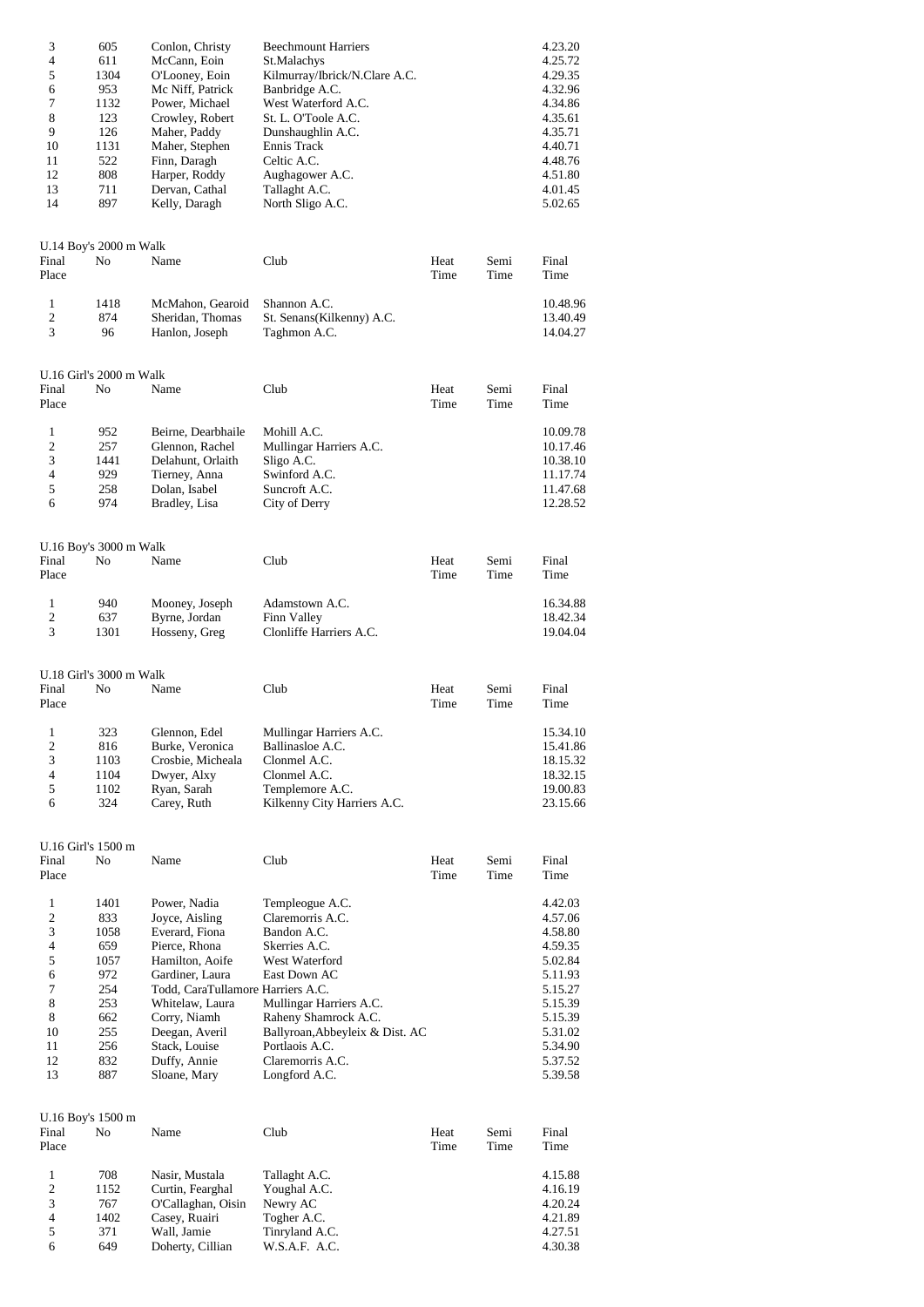|    | 372  | Shaw, Patrick   | Mullingar Harriers A.C. | 4.30.87 |
|----|------|-----------------|-------------------------|---------|
|    | 1403 | Foley, Micheal  | Lios Tuathail A.C.      | 4.30.91 |
|    | 707  | Flanagan, Sean  | Tallaght A.C.           | 4.37.04 |
| 10 | 949  | Frizzell, James | Claremorris A.C.        | 4.38.37 |

|                                                                                                                    | U.17 Boy's 1500 m                                                                                                                           |                                                                                                                                                                                                                                                                                                                                                       |                                                                                                                                                                                                                                                                                                                                                                                                                       |              |              |                                                                                                                                                                                                               |
|--------------------------------------------------------------------------------------------------------------------|---------------------------------------------------------------------------------------------------------------------------------------------|-------------------------------------------------------------------------------------------------------------------------------------------------------------------------------------------------------------------------------------------------------------------------------------------------------------------------------------------------------|-----------------------------------------------------------------------------------------------------------------------------------------------------------------------------------------------------------------------------------------------------------------------------------------------------------------------------------------------------------------------------------------------------------------------|--------------|--------------|---------------------------------------------------------------------------------------------------------------------------------------------------------------------------------------------------------------|
| Final<br>Place                                                                                                     | No                                                                                                                                          | Name                                                                                                                                                                                                                                                                                                                                                  | Club                                                                                                                                                                                                                                                                                                                                                                                                                  | Heat<br>Time | Semi<br>Time | Final<br>Time                                                                                                                                                                                                 |
| 1<br>$\mathfrak{2}$<br>3<br>4<br>5<br>6<br>7<br>8<br>9<br>10<br>11<br>12<br>13<br>14<br>15<br>16<br>17<br>18<br>19 | 1169<br>849<br>410<br>1168<br>1171<br>783<br>781<br>785<br>408<br>1172<br>784<br>1173<br>1170<br>834<br>1406<br>1225<br>1307<br>1407<br>411 | Mulcaire, Kevin<br>O'Boyle, Damien<br>O'Leary, Jack<br>Cotter, Stephen<br>O'Sullivan, Garry<br>O'Friel, Ronan<br>Gallen, Oisin<br>Whan, Jonathon<br>Browne, Cillian<br>Browne, Eoin<br>McNicholl, Daryll<br>Collins, Sean<br>McIntyre, Niall<br>Curry, Cathal<br>Molloy, Mark<br>Mulcahy, Billy<br>Gavin, Stephen<br>Cullagh, Killian<br>Quinn, Oisin | Ennis Track A.C.<br>Craughwell A.C.<br>Mullingar Harriers A.C.<br>Togher A.C.<br>West Muskerry A.C.<br>St. Malachy's A.C.<br>Finn Valley AC<br>City of Lisburn A.C.<br>Greystones & District A.C.<br>Ferrybank A.C.<br>St. Malachy's A.C.<br>Ennis Track A.C.<br>Nenagh Olympic<br>Claremorris A.C.<br>Dundrum South Dublin A.C.<br>Leevale A.C.<br>Donore Harriers A.C.<br>Nenagh Olympic<br>Mullingar Harriers A.C. |              |              | 4.09.74<br>4.11.15<br>4.12.96<br>4.16.64<br>4.17.72<br>4.19.21<br>4.20.15<br>4.21.29<br>4.23.24<br>4.23.94<br>4.25.62<br>4.27.47<br>4.27.64<br>4.28.60<br>4.28.81<br>4.30.86<br>4.23.64<br>4.37.95<br>4.39.48 |
| 20                                                                                                                 | 1174                                                                                                                                        | Byrne, Evan                                                                                                                                                                                                                                                                                                                                           | Togher A.C.                                                                                                                                                                                                                                                                                                                                                                                                           |              |              | 4.44.58                                                                                                                                                                                                       |
| Final<br>Place                                                                                                     | U.17 Girl's 1500 m<br>No                                                                                                                    | Name                                                                                                                                                                                                                                                                                                                                                  | Club                                                                                                                                                                                                                                                                                                                                                                                                                  | Heat<br>Time | Semi<br>Time | Final<br>Time                                                                                                                                                                                                 |
| $\mathbf{1}$<br>$\mathfrak{2}$<br>3<br>4<br>5<br>6<br>7<br>8<br>9<br>10<br>11<br>12<br>13<br>14                    | 1073<br>1409<br>739<br>1074<br>1077<br>5875<br>286<br>1049<br>931<br>1012<br>1078<br>1075<br>499<br>660<br>982                              | Shanahan, Louise<br>Brannigan, Maeve<br>Tuite, Laura<br>Cummins, Ciara<br>Deering, Aoife<br>Carruther, Zoe<br>Healy, Deirdre<br>O'Reilly, Aoife<br>Mulroy, Aoife<br>Laverty, Emma<br>Twomey, Karen<br>Ahern, Maeve<br>Murphy, Ruth<br>McCarthy, Aine<br>Magee, Bridie                                                                                 | Leevale<br>Galway City Harriers A.C.<br>Clonliffe Harriers A.C.<br>Nenagh Olympic<br>Nenagh Olympic<br>City of Lisburn<br>Ratoath A.C.<br>Templeogue A.C.<br>Swinford A.C.<br>Leevale<br>Carraig na bhFear<br>Naas AC<br>Skerries A.C.<br><b>Balmoral Harriers</b>                                                                                                                                                    |              |              | 4.51.79<br>4.56.02<br>4.59.75<br>5.01.53<br>5.02.48<br>5.03.60<br>5.04.57<br>5.05.65<br>5.06.16<br>5.06.35<br>5.12.24<br>5.19.42<br>5.31.16<br>5.36.25<br>DNF                                                 |
| Final<br>Place                                                                                                     | U.18 Girl's 1500 m<br>No                                                                                                                    | Name                                                                                                                                                                                                                                                                                                                                                  | Club                                                                                                                                                                                                                                                                                                                                                                                                                  | Heat<br>Time | Semi<br>Time | Final<br>Time                                                                                                                                                                                                 |
| $\mathbf{1}$<br>$\boldsymbol{2}$<br>3<br>$\overline{\mathcal{A}}$<br>5<br>6<br>7<br>8<br>9                         | 904<br>1099<br>1101<br>1100<br>996<br>526<br>995<br>661<br>932                                                                              | Fallon, Sorcha<br>O'Shea, Muireann<br>Cotter, Niamh<br>Last, Aoife<br>Magee, Emer<br>Murphy, Cliona<br>Harvey, Rebecca<br>Bollard, Orla<br>Hynes, Rosie                                                                                                                                                                                               | North Sligo A.C.<br>Marian A.C.<br>Bantry A.C.<br>Clonmel A.C.<br>Lagan Valley AC<br>Celtic A.C.<br>City of Lisburn AC<br>Skerries A.C.<br>Swinford A.C.                                                                                                                                                                                                                                                              |              |              | 4.53.38<br>4.54.90<br>4.57.05<br>4.57.92<br>5.04.77<br>5.07.08<br>5.16.52<br>5.23.60<br>5.39.33                                                                                                               |
| Final<br>Place                                                                                                     | U.18 Boy's 1500 m<br>No                                                                                                                     | Name                                                                                                                                                                                                                                                                                                                                                  | Club                                                                                                                                                                                                                                                                                                                                                                                                                  | Heat<br>Time | Semi<br>Time | Final<br>Time                                                                                                                                                                                                 |
| $\mathbf{1}$<br>$\boldsymbol{2}$<br>3<br>4<br>5<br>6<br>$\tau$<br>8<br>9<br>10<br>11<br>12<br>13                   | 450<br>449<br>1188<br>453<br>635<br>442<br>854<br>682<br>1193<br>792<br>446<br>791<br>1303                                                  | Corcoran, Andrew<br>Moran, Padraig<br>Hennessy, Liam<br>Lennon, Padraig<br>Martin, Sam<br>McGrath, Brian<br>Sheehan, Nicholas<br>Foley, Adam<br>O'Connell, Jamie<br>Robb, Paddy<br>Rennicks, Conor<br>Doherty, Diarmuid<br>Mc Gowan, jack                                                                                                             | Star of the Sea A.C.<br>Mullingar Harriers A.C.<br>Togher A.C.<br>Greystones & District A.C.<br>Fingallians A.C.<br>Bohermeen AC<br>Craughwell A.C.<br>Raheny Shamrock A.C.<br>Togher A.C.<br>St. Malachys AC<br>Bohermeen A.C.<br>City of Derry AC Spartans<br>Bohermeen A.C.                                                                                                                                        |              |              | 4.02.86<br>4.03.71<br>4.07.30<br>4.13.51<br>4.14.43<br>4.15.54<br>4.16.47<br>4.16.58<br>4.18.18<br>4.22.14<br>4.23.88<br>4.25.26<br>4.28.03                                                                   |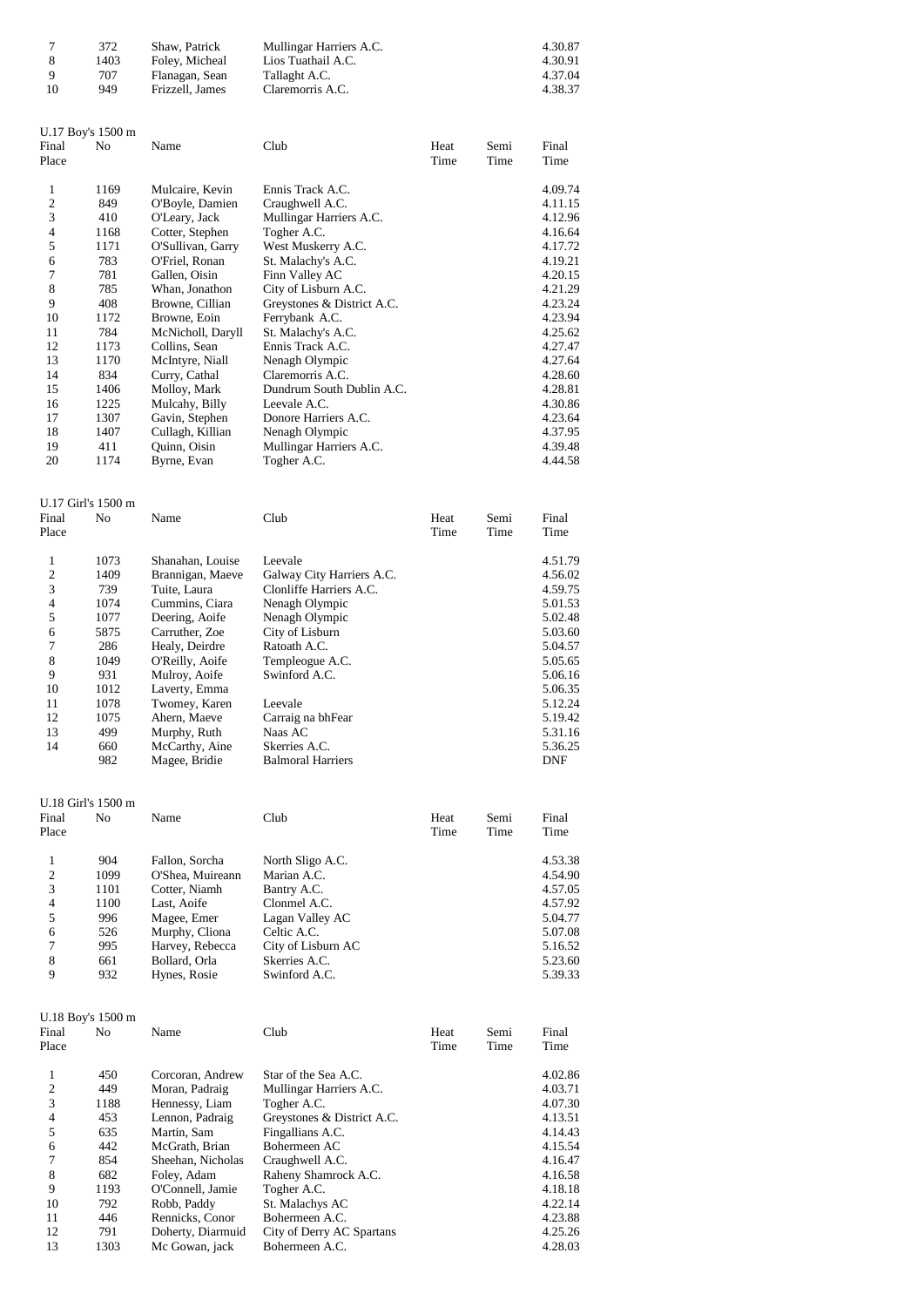| 4.30.57 |
|---------|
| 4.33.81 |
| 4.38.50 |
| 4.39.81 |
| 4.46.20 |
|         |

## U.16 Girl's 200 m Wind : +2.4

| No   | Name               | Club                       | Heat<br>Time | Semi<br>Time | Final<br>Time |
|------|--------------------|----------------------------|--------------|--------------|---------------|
| 1052 | Murphy, Phoebe     | Clonmel A.C.               | 25.76        |              | 25.38         |
| 1053 | Mawdsley, Sharlene | Newport A.C.               | 25.90        |              | 25.78         |
| 928  | Forken, Aisling    | Swinford A.C.              | 26.06        |              | 25.82         |
| 848  | Mc Nally, Tara     | Craughwell A.C.            | 26.44        |              | 26.33         |
| 1166 | MCabe, Sophie      | Bree AC                    | 26.69        |              | 26.39         |
| 243  | Whelan, Chloe      | Bree AC                    | 26.69        |              | 26.52         |
| 246  | Freeman, Ara       | Greystones & District A.C. | 26.70        |              | 26.79         |
| 1054 | Murphy, Laura      | Leevale A.C.               | 27.13        |              | 26.99         |
| 248  | O'Connor, Aine     | Naas AC                    | 27.33        |              |               |
| 598  | O'Reilly, Mollie   | Dundrum South Dublin A.C.  | 27.43        |              |               |
| 975  | Greer, Saskia      | North Down A.C.            | 27.70        |              |               |
| 1055 | Cosgrave, Kate     | Emerald A.C.               | 27.75        |              |               |
| 1464 | Haller, Sabine     | Dundrum South Dublin A.C.  | 28.07        |              |               |
| 977  | Newell, Mollie     | City of Lisburn            | 28.29        |              |               |
| 818  | Bruen, Elise       | Carrick-on-Shannon A.C.    | 28.37        |              |               |
|      |                    |                            |              |              |               |

## U.16 Boy's 200 m

| Wind : $+1.1$  |      |                                         |                             |       |      |       |
|----------------|------|-----------------------------------------|-----------------------------|-------|------|-------|
| Final          | No   | Name                                    | Club                        | Heat  | Semi | Final |
| Place          |      |                                         |                             | Time  | Time | Time  |
| 1              | 673  | Bannon, Ethan                           | Raheny Shamrock A.C.        | 23.90 |      | 23.38 |
| $\overline{2}$ | 867  | Greene, Cillian                         | Galway City Harriers A.C.   | 24.14 |      | 23.56 |
| 3              | 1457 | O'Donnell, Christopher North Sligo A.C. |                             | 23.98 |      | 23.71 |
| $\overline{4}$ | 772  | Barnes, Ciaran                          | City of Lisburn AC          | 23.96 |      | 23.87 |
| 5              | 1404 | Murray, William                         | Emerald                     | 24.12 |      | 24.01 |
| 6              | 361  | Manning, Jack                           | Kilkenny City Harriers A.C. | 24.13 |      | 24.13 |
| 7              | 1149 | Marcos, Dion                            | Spa Muckross A.C.           | 24.32 |      | 24.26 |
| 8              | 366  | Azeez, Shadam                           | Dundealgan A.C.             | 24.55 |      | 24.56 |
|                | 1148 | McCann, Cormac                          | Ferrybank                   | 24.57 |      |       |
|                | 516  | Hanrahan, Steven                        | Brothers Pearse A.C.        | 24.58 |      |       |
|                | 367  | Delaney, Andrew                         | Tullamore Harriers A.C.     | 24.59 |      |       |
|                | 886  | Mc Gann, Thomas                         | Longford A.C.               | 24.89 |      |       |
|                | 708  | Nasir, Mustafe                          | Tallaght A.C.               | 24.99 |      |       |
|                | 899  | Kerr, Graham                            | Sligo A.C.                  | 25.05 |      |       |
|                | 775  | Mc Gahey, Stephen                       | City of Derry A.C.          | 25.30 |      |       |
|                | 771  | McCullagh, Shane                        | Shercock AC                 | 25.37 |      |       |

| U.17 Boy's 200 m |  |
|------------------|--|
| Wind: $+0.7$     |  |

|                | U.17 Boy's 200 m |                 |                                       |       |      |       |
|----------------|------------------|-----------------|---------------------------------------|-------|------|-------|
| Wind: $+0.7$   |                  |                 |                                       |       |      |       |
| Final          | No               | Name            | Club                                  | Heat  | Semi | Final |
| Place          |                  |                 |                                       | Time  | Time | Time  |
| 1              | 901              |                 | Byrne Gildea, Odhran North Sligo A.C. | 23.21 |      | 22.74 |
| $\overline{2}$ | 403              | Harris, Mervyn  | Mullingar Harriers A.C.               | 23.50 |      | 23.22 |
| 3              | 1427             | Henchy, Joey    | Bandon A.C.                           | 23.94 |      | 23.29 |
| $\overline{4}$ | 850              | Duggan, Conor   | Craughwell A.C.                       | 23.46 |      | 23.36 |
| 5              | 402              | Martin, Rory    | Tullamore Harriers A.C.               | 23.75 |      | 23.48 |
| 6              | 1164             | Walsh, Stephen  | Ferrybank A.C.                        | 23.77 |      | 23.81 |
| 7              | 1167             | Barry, Ronan    | Marian A.C.                           | 23.59 |      | 24.11 |
| 8              | 1432             | Newell, Craig   | Ballymena & Antrim A.C.               | 24.07 |      | 24.45 |
|                | 869              | Conneely, Aidan | <b>Galway City Harriers</b>           | 24.13 |      |       |
|                | 1162             | Foley, Jason    | Lios Tuathail A.C.                    | 24.21 |      |       |
|                | 1466             | Samson, Samual  | Galway City Harriers A.C.             | 24.62 |      |       |
|                | 1446             | Deane, Darragh  | Lake District Athletics A.C.          | 24.71 |      |       |
|                | 566              | Fox, Conor      | Donore Harriers A.C.                  | 25.34 |      |       |

U.17 Girl's 200 m

| Wind : $-1.1$  |      |                   |                        |       |      |            |
|----------------|------|-------------------|------------------------|-------|------|------------|
| Final          | No   | Name              | Club                   | Heat  | Semi | Final      |
| Place          |      |                   |                        | Time  | Time | Time       |
|                | 1068 | McNicholl, Niamh  | Ferrybank A.C.         | 26.41 |      | 25.52      |
| 2              | 1461 | Treacy, Sinead    | Galway City Harriers   | 25.67 |      | 25.64      |
| 3              | 277  | Doyle, Rachel     | St. L. O'Toole A.C.    | 26.21 |      | 26.07      |
| $\overline{4}$ | 914  | Kerr, Stacey      | Sligo A.C.             | 27.14 |      | 26.71      |
| 5              | 1069 | O'Halloran, Marie | Leevale A.C.           | 27.00 |      | 26.74      |
| 6              | 1070 | Culloty, Elaine   | Carraig na bhFear A.C. | 27.79 |      | 27.73      |
|                | 505  | Kelly, Cliodhna   | Blackrock A.C.         | 29.93 |      | <b>DNS</b> |
|                | 280  | Gallagher, Ciara  | Naas AC                | 26.80 |      | <b>DNS</b> |